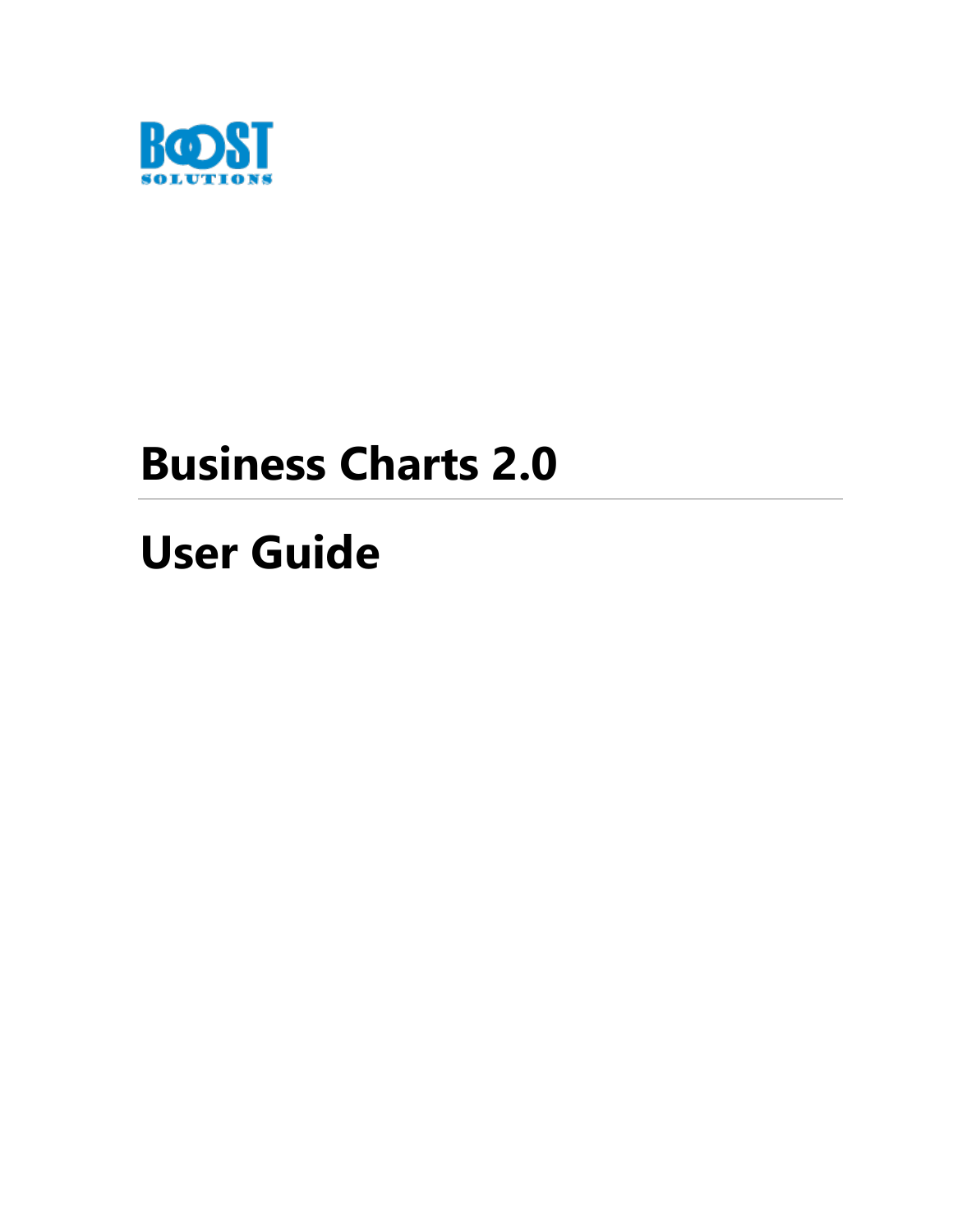#### **Copyright**

Copyright ©2022 BoostSolutions Co., Ltd. All rights reserved.

All materials contained in this publication are protected by Copyright Law and no part of this publication may be reproduced, modified, displayed, stored in a retrieval system, or transmitted in any form or by any means, electronic, mechanical, photocopying, recording or otherwise, without the prior written consent of BoostSolutions.

Our web site: [https://www.boostsolutions.com](https://www.boostsolutions.com/)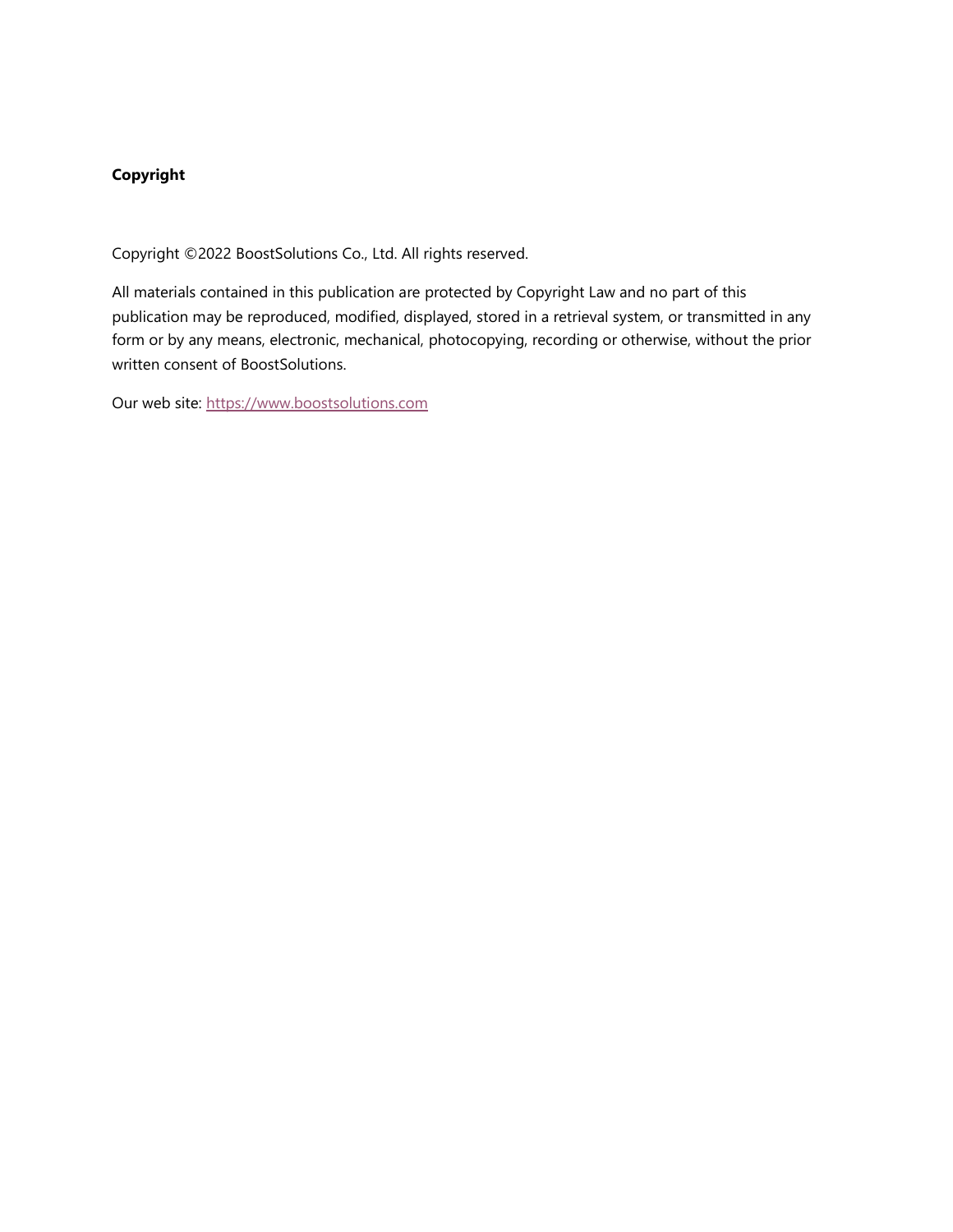## **Contents**

| 1. |       |  |  |  |  |
|----|-------|--|--|--|--|
| 2. |       |  |  |  |  |
|    | 2.1   |  |  |  |  |
|    | 2.2   |  |  |  |  |
|    | 2.3   |  |  |  |  |
|    | 2.4   |  |  |  |  |
|    | 2.5   |  |  |  |  |
|    | 2.6   |  |  |  |  |
|    | 2.7   |  |  |  |  |
| 3. |       |  |  |  |  |
|    | 3.1   |  |  |  |  |
|    | 3.2   |  |  |  |  |
|    | 3.3   |  |  |  |  |
|    | 3.4   |  |  |  |  |
| 4. |       |  |  |  |  |
|    | 4.1   |  |  |  |  |
|    | 4.2   |  |  |  |  |
|    | 4.2.1 |  |  |  |  |
|    | 4.2.2 |  |  |  |  |
|    | 4.2.3 |  |  |  |  |
|    | 4.2.4 |  |  |  |  |
|    | 4.2.5 |  |  |  |  |
| 5. |       |  |  |  |  |
|    | 5.1   |  |  |  |  |
|    | 5.2   |  |  |  |  |
| 6. |       |  |  |  |  |
| 7. |       |  |  |  |  |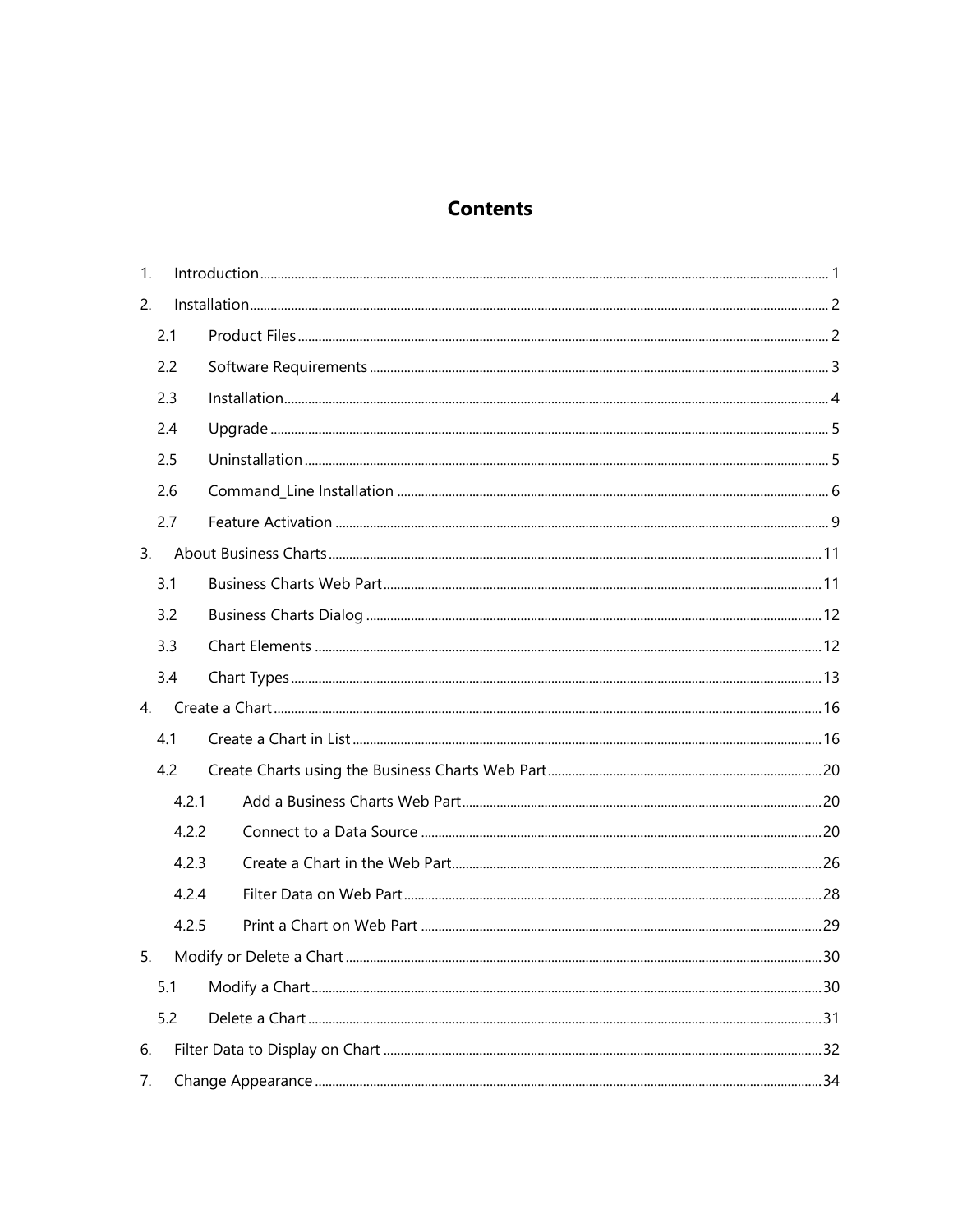| 8.1 |  |  |  |
|-----|--|--|--|
| 8.2 |  |  |  |
| 8.3 |  |  |  |
| 9   |  |  |  |
|     |  |  |  |
|     |  |  |  |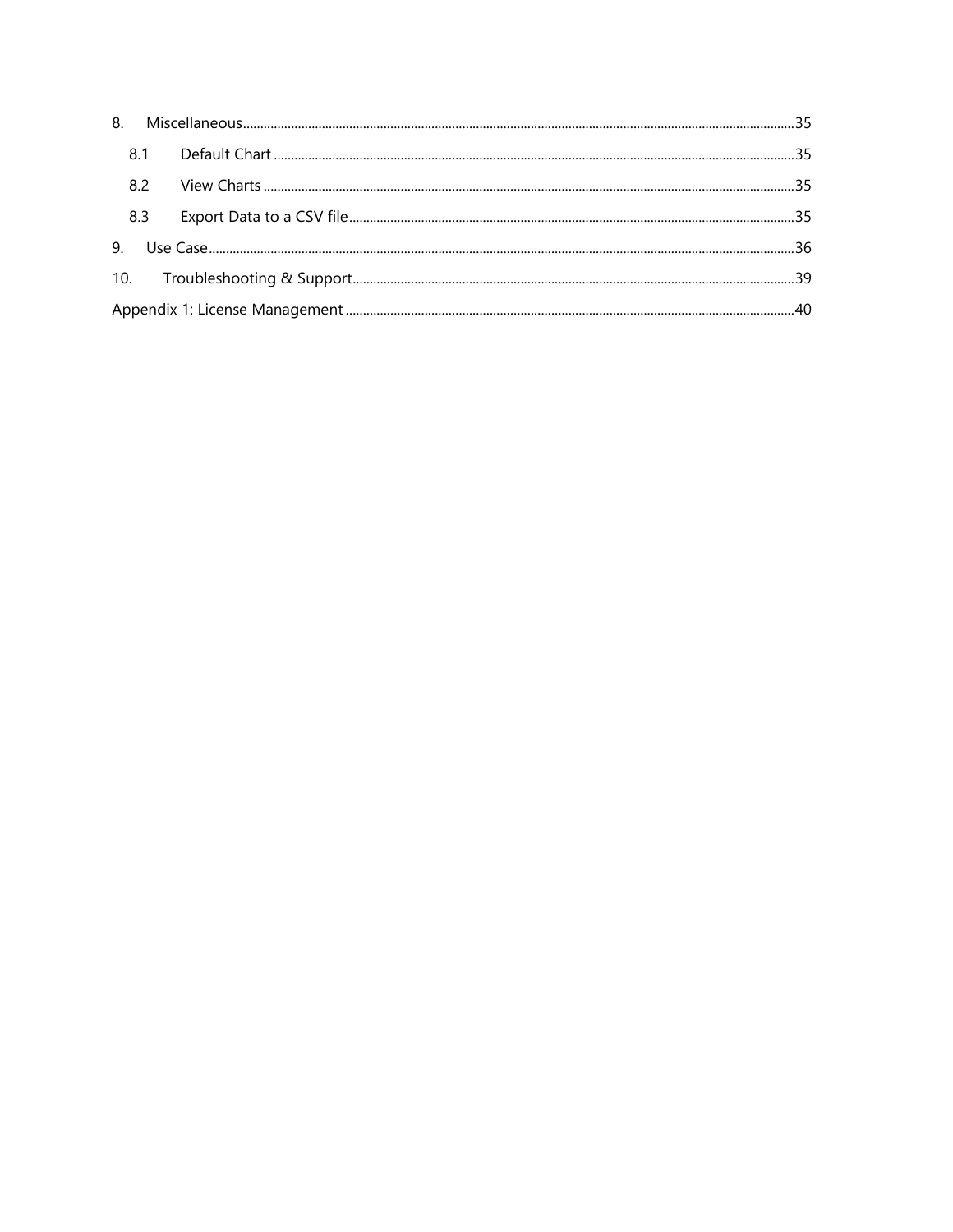## <span id="page-4-0"></span>**1. Introduction**

BoostSolutions Business Charts provides a quick and convenient way to create insightful business charts in a SharePoint Web Part or directly in SharePoint list. Business Charts supports multiple popular external databases that can be used as the data source. 8 types of charts are available to fulfill your different business requirements.

The user guide is used to instruct the users to configure and use this product.

For the latest copy of this and other guides, please visit the link provided:

<https://www.boostsolutions.com/download-documentation.html>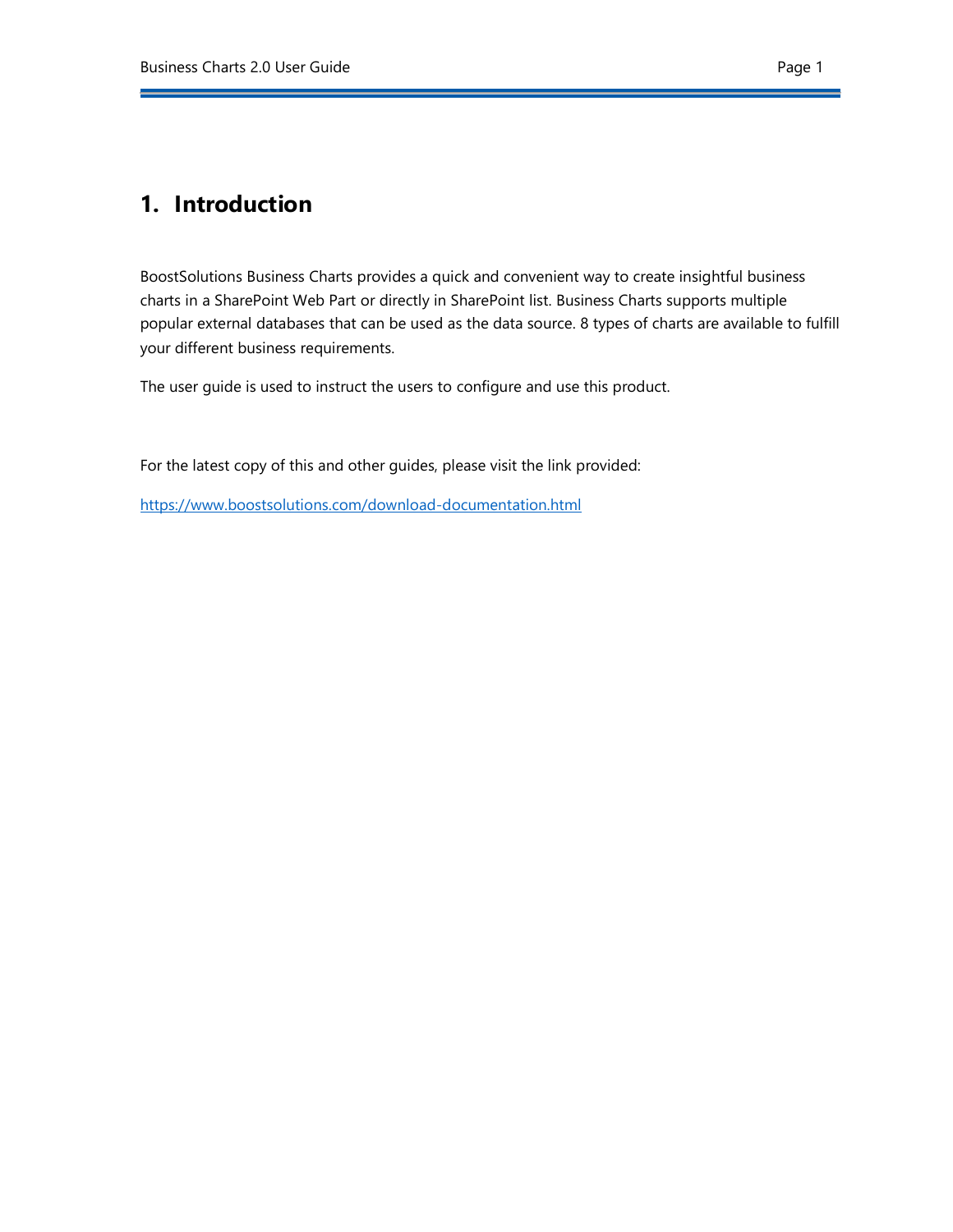## <span id="page-5-0"></span>**2. Installation**

## <span id="page-5-1"></span>**2.1 Product Files**

After you download and unzip the Business Charts zip file from [www.boostsolutions.com,](https://www.boostsolutions.com/) you will find the following files:

| Path                                                               | <b>Descriptions</b>                                                                                                                             |
|--------------------------------------------------------------------|-------------------------------------------------------------------------------------------------------------------------------------------------|
| Setup.exe                                                          | A program that installs and deploys the WSP solution<br>packages to the SharePoint farm.                                                        |
| EULA.rtf                                                           | The product End-User-License-Agreement.                                                                                                         |
| Business Charts_V2_User Guide.pdf                                  | User guide for Business Charts in PDF format.                                                                                                   |
| Library\4.0\Setup.exe                                              | The product installer for .Net Framework 4.0.                                                                                                   |
| Library\4.0\Setup.exe.config                                       | A file containing the configuration information for the<br>installer.                                                                           |
| Library\4.6\Setup.exe                                              | The product installer for .Net Framework 4.6.                                                                                                   |
| Library\4.6\Setup.exe.config                                       | A file containing the configuration information for the<br>installer.                                                                           |
| Solutions\Foundtion\<br>BoostSolutions.FoundationSetup15.1.wsp     | A SharePoint solution package containing Foundation<br>files and resources for SharePoint 2013 or SharePoint<br>Foundation 2013.                |
| Solutions\Foundtion\<br>BoostSolutions.FoundationSetup16.1.wsp     | A SharePoint solution package containing Foundation<br>files and resources for SharePoint 2016 or SharePoint<br>2019/Subscription Edition.      |
| Solutions\Foundtion\Install.config                                 | A file containing the configuration information for the<br>installer.                                                                           |
| Solutions\BusinessCharts\<br>BoostSolutions.BusinessCharts15.2.wsp | A SharePoint solution package containing Business<br>Charts files and resources for SharePoint 2013 or<br>SharePoint Foundation 2013.           |
| Solutions\BusinessCharts\<br>BoostSolutions.BusinessCharts16.2.wsp | A SharePoint solution package containing Business<br>Charts files and resources for SharePoint 2016 or<br>SharePoint 2019/Subscription Edition. |
| Solutions\BusinessCharts\Install.config                            | A file containing the configuration information for the<br>installer.                                                                           |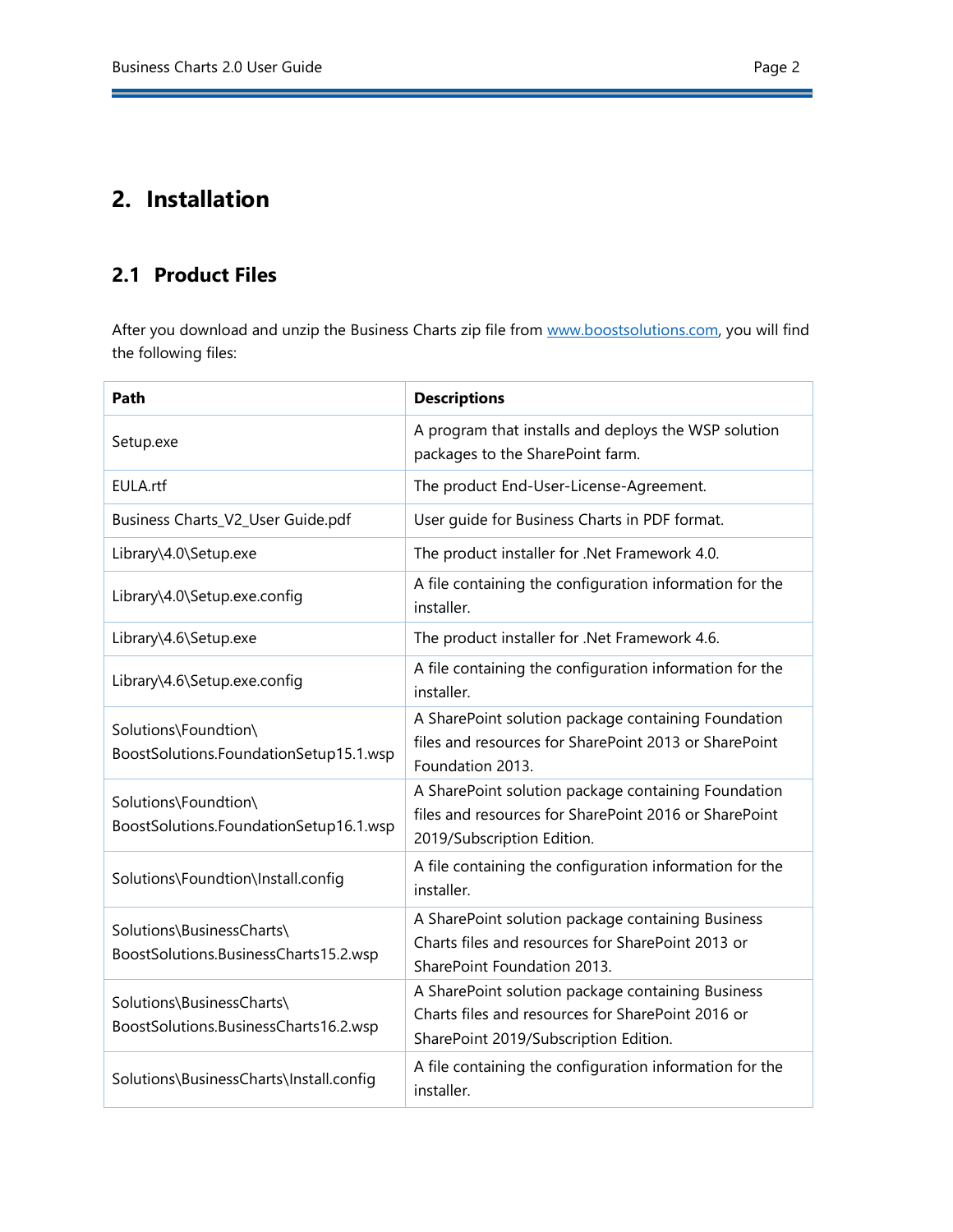## <span id="page-6-0"></span>**2.2 Software Requirements**

Before you install Business Charts, ensure your system meets the following requirements:

|  | <b>SharePoint Server Subscription Edition</b> |  |
|--|-----------------------------------------------|--|
|  |                                               |  |

| Operating System | Windows Server 2019 Standard or Datacenter<br>Windows Server 2022 Standard or Datacenter |
|------------------|------------------------------------------------------------------------------------------|
| Server           | Microsoft SharePoint Server Subscription Edition                                         |
| <b>Browser</b>   | Microsoft Edge<br>Mozilla Firefox<br>Google Chrome                                       |

#### **SharePoint 2019**

| <b>Operating System</b> | Windows Server 2016 Standard or Datacenter<br>Windows Server 2019 Standard or Datacenter      |
|-------------------------|-----------------------------------------------------------------------------------------------|
| Server                  | Microsoft SharePoint Server 2019                                                              |
| <b>Browser</b>          | Microsoft Internet Explorer 11 or above<br>Microsoft Edge<br>Mozilla Firefox<br>Google Chrome |

#### **SharePoint 2016**

| Operating System                                                           | Microsoft Windows Server 2012 Standard or Datacenter X64<br>Microsoft Windows Server 2016 Standard or Datacenter |  |
|----------------------------------------------------------------------------|------------------------------------------------------------------------------------------------------------------|--|
| Microsoft SharePoint Server 2016<br>Server<br>Microsoft .NET Framework 4.6 |                                                                                                                  |  |
| <b>Browser</b>                                                             | Microsoft Internet Explorer 10 or above<br>Microsoft Edge<br>Mozilla Firefox<br>Google Chrome                    |  |

#### **SharePoint 2013**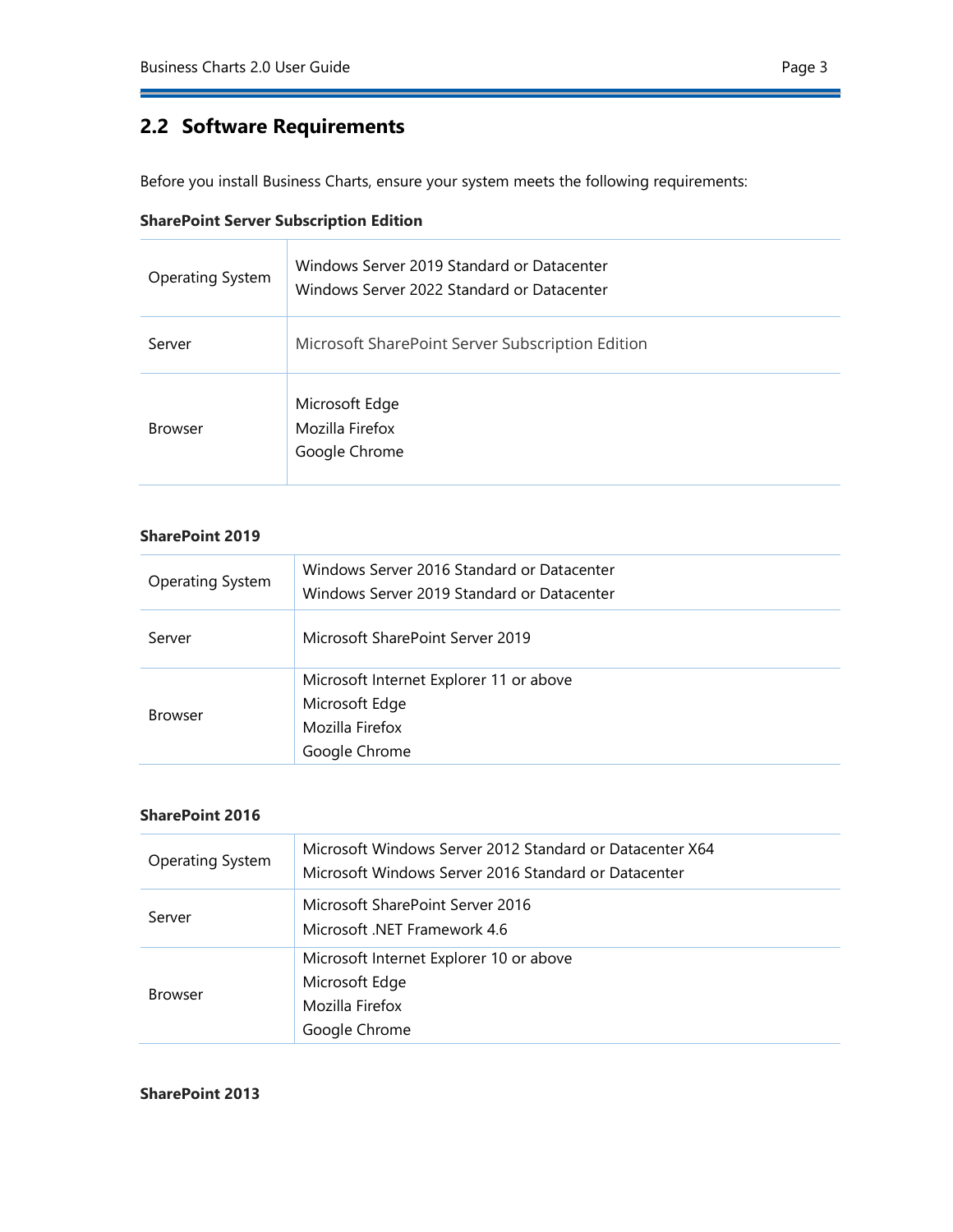| <b>Operating System</b> | Microsoft Windows Server 2012 Standard or Datacenter X64<br>Microsoft Windows Server 2008 R2 SP1         |
|-------------------------|----------------------------------------------------------------------------------------------------------|
| Server                  | Microsoft SharePoint Foundation 2013 or Microsoft SharePoint Server 2013<br>Microsoft .NET Framework 4.5 |
| <b>Browser</b>          | Microsoft Internet Explorer 8 or above<br>Microsoft Edge<br>Mozilla Firefox<br>Google Chrome             |

## <span id="page-7-0"></span>**2.3 Installation**

Follow these steps to install Business Charts on your SharePoint servers.

#### **Installation Preconditions**

Before you start installing the product, please make sure these services are started on your SharePoint servers: **SharePoint Administration** and **SharePoint Timer Service**.

| Ο,                     | <b>Services</b>                                    |         | о            | $\mathbf x$ |
|------------------------|----------------------------------------------------|---------|--------------|-------------|
| File<br>Action<br>View | Help                                               |         |              |             |
| 后<br>14                | $\mathbf{r}$<br>扉<br>$\blacksquare$<br>b<br>ш<br>澴 |         |              |             |
| Services (Local)       | Name                                               | Status  | Startup Type | ∧           |
|                        | <b>Server</b>                                      | Running | Automatic    |             |
|                        | SharePoint Administration                          | Running | Automatic    |             |
|                        | SharePoint Insights                                |         | Disabled     |             |
|                        | SharePoint Search Host Controller                  | Running | Automatic    |             |
|                        | SharePoint Server Search 16                        | Running | Manual       |             |
|                        | SharePoint Timer Service                           |         | Automatic    |             |
|                        | SharePoint Tracing Service                         | Running | Automatic    |             |
|                        | SharePoint User Code Host                          | Running | Automatic    |             |
|                        | SharePoint VSS Writer                              |         | Manual       | $\equiv$    |
|                        | Shell Hardware Detection                           | Running | Automatic    |             |
|                        | Smart Card                                         |         | Disabled     |             |
|                        | Smart Card Device Enumeration Service              | Running | Manual (Trig |             |
|                        | Smart Card Removal Policy                          |         | Manual       |             |
|                        | SNMP Trap                                          |         | Manual       | v           |
|                        | Extended \ Standard                                |         |              |             |
|                        |                                                    |         |              |             |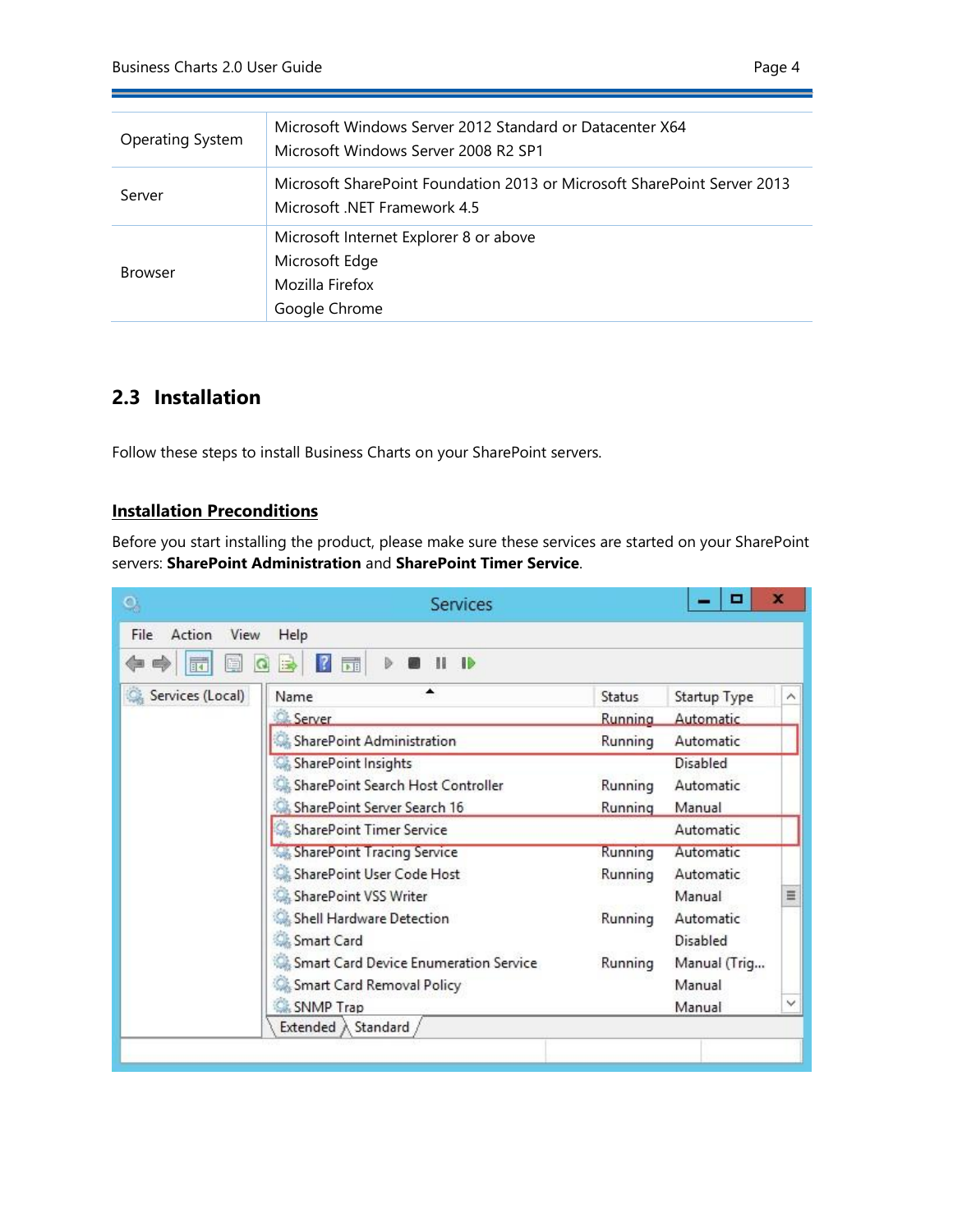Business Charts must be run on one front-end Web server in the SharePoint farm where **Microsoft SharePoint Foundation Web Application services** are running. Check **Central Administration** → **System Settings** for a list of servers running this service.

#### **Required Permissions**

To perform this procedure, you must have specific permissions and rights.

- Member of the local server's **Administrators** group.
- Member of the **Farm Administrators** group.

#### **To install Business Charts on SharePoint server.**

- a. Download the zip file  $(*.zip)$  of the product of your choice from the BoostSolutions website, then extract the file.
- b. Open the created folder and run the **Setup.exe** file.

*Note* If you cannot run the setup file, please right click the **Setup.exe** file and choose Run as administrator.

- c. A system check is performed to verify if your machine meets all the requirements for installing the product. After the system check is finished, click **Next**.
- d. Review and accept the End-User License Agreement and click **Next**.
- e. In the **Web Application Deployment Targets**, select the web applications you are going to install and click **Next**.

*Note* If you select **Automatically activate features**, the product features will be activated in the target site collection during the installation process. If you want to manually activate the product feature later, uncheck this box.

f. Upon completion of the installation, details are displayed showing which web applications you product has been installed to. Click **Close**.

## <span id="page-8-0"></span>**2.4 Upgrade**

Download the latest version of our product and run the **Setup.exe** file.

In the **Program Maintenance** window, select **Upgrade** and click **Next**.

### <span id="page-8-1"></span>**2.5 Uninstallation**

If you want to uninstall the product, double-click the **Setup.exe** file.

In the **Repair or Remove** window, select **Remove** and click **Next**. Then the application will be removed.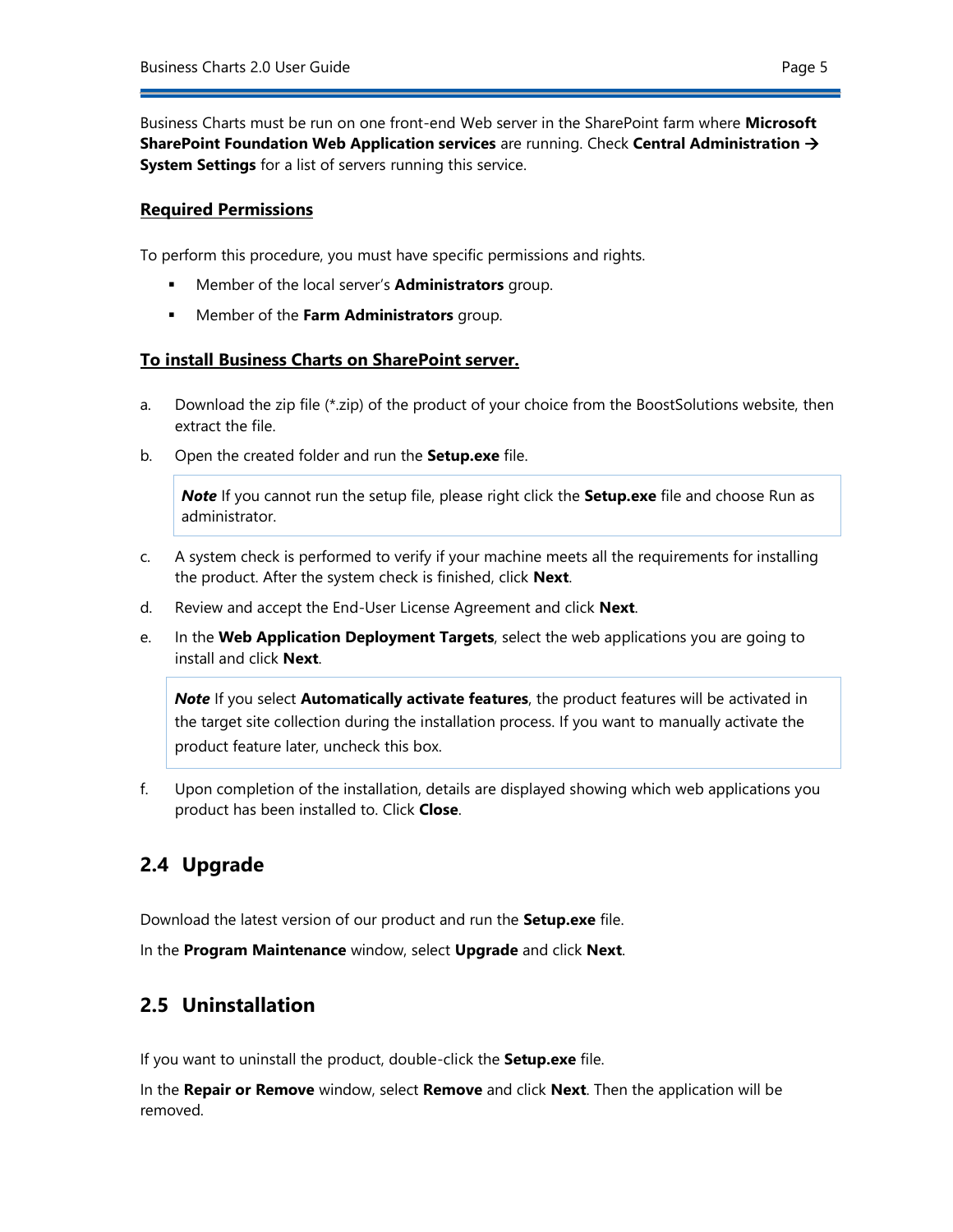## <span id="page-9-0"></span>**2.6 Command\_Line Installation**

The following instructions are for installing the solution files for Business Charts in SharePoint 2016 by using the SharePoint STSADM command line tool.

#### **Required permissions**

To use STSADM, you must be a member of the local Administrators group on the server.

#### **To install Business Charts to SharePoint servers.**

If you have installed BoostSolutions products before, please skip the steps for the installation of Foundation.

- a. Extract the files from the product zip pack to a folder on one SharePoint server.
- b. Open a command prompt and make sure your path is set with the SharePoint bin directory.

#### **SharePoint 2013**

C:\Program Files\Common Files\Microsoft Shared\Web Server Extensions\16\BIN

c. Add the solution files to SharePoint in the STSADM command line tool.

*stsadm -o addsolution -filename BoostSolutions.BusinessCharts16.2.wsp stsadm -o addsolution -filename BoostSolutions.FoundationSetup16.1.wsp*

d. Deploy the added solution with the following command:

*stsadm -o deploysolution -name BoostSolutions.BusinessCharts16.2.wsp -allowgacdeployment -- url [virtual server url] –immediate*

*stsadm -o deploysolution -name BoostSolutions.FoundationSetup16.1.wsp -allowgacdeployment – url [virtual server url] –immediate*

e. Wait for the deployment to complete. Check the final status of the deployment with this command:

*stsadm -o displaysolution -name BoostSolutions.BusinessCharts16.2.wsp stsadm -o displaysolution -name BoostSolutions.FoundationSetup16.1.wsp*

The result should contain a <Deployed> parameter for which the value is TRUE.

f. In the STSADM tool, activate the features.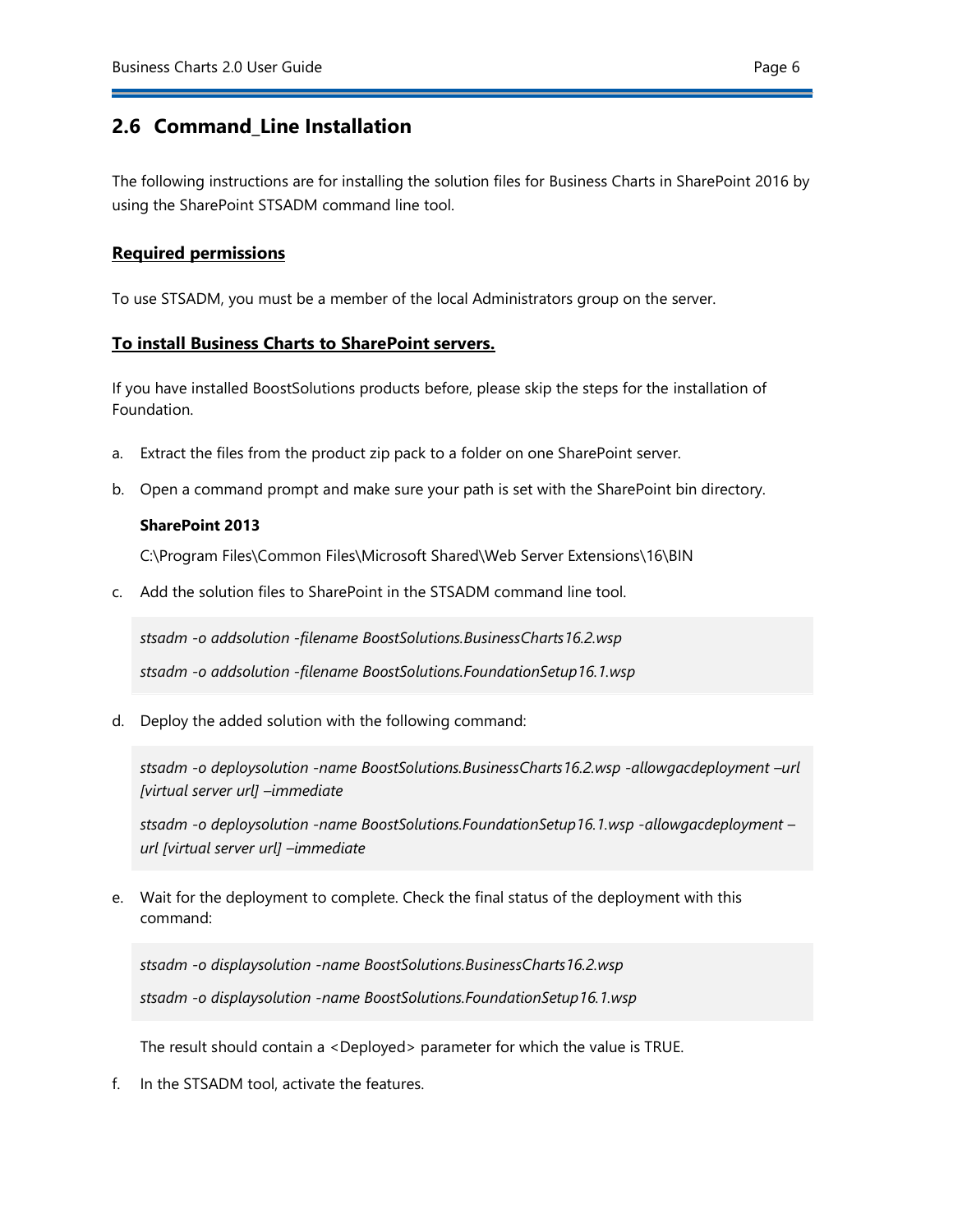*stsadm -o activatefeature -name BoostSolutions.BusinessCharts –url [site collection url] –force*

#### **Note:**

After install product using command line, you can check whether the product is installed and deployed successfully in Central Administration.

- a. On the Central Administration Home page, click **System Settings**.
- b. In the Farm Management section, click **Manage farm solutions**.
- c. On the Solution Management page, check whether the solution "boostsolutions.businesscharts16.2.wsp" is deployed to the web applications.
- d. On the Solution Properties page, click **Deploy Solution**.
- e. On the Deploy Solution page, in the Deploy When section, select **Now**.
- f. In the Deploy To? section, in the A specific web application list, click either All web applications or select a specific Web application.
- g. Click **OK**.

#### **To remove Business Charts from SharePoint servers.**

a. Removal is initiated with the following command:

*stsadm -o retractsolution -name BoostSolutions.BusinessCharts16.2.wsp -immediate -url [virtual server url]* 

b. Wait for the removal to finish. To check the final status of the removal you can use the following command:

*stsadm -o displaysolution -name BoostSolutions.BusinessCharts16.2.wsp*

The result should contain the <Deployed> parameter for which the value is FALSE and the <LastOperationResult> parameter with the RetractionSucceeded value.

c. Remove the solution from the SharePoint solutions storage:

*stsadm -o deletesolution -name BoostSolutions.BusinessCharts16.2.wsp*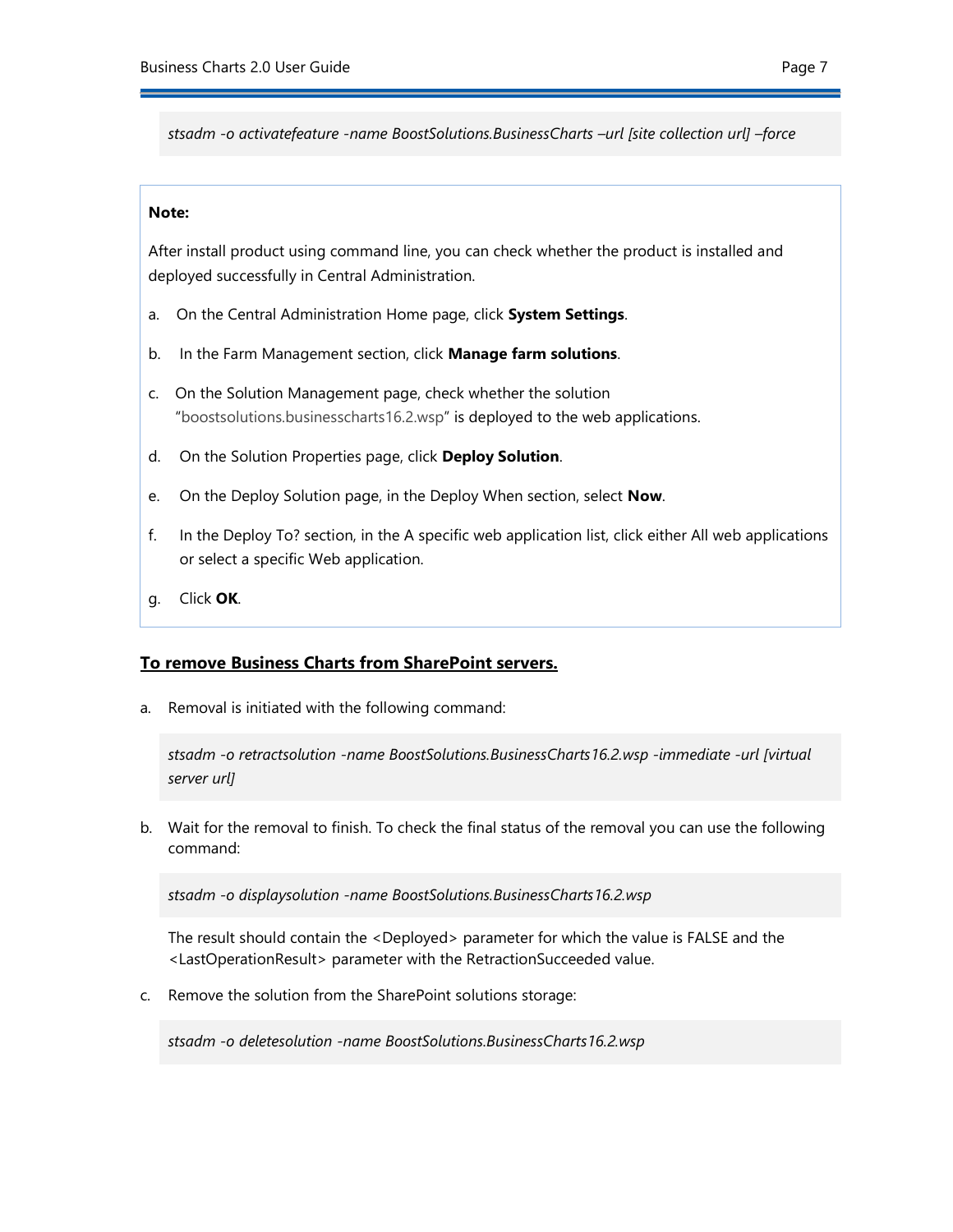#### **Note:**

After uninstall product using command line, you can check whether the product is removed and successfully in Central Administration.

- a. On the Central Administration Home page, click **System Settings**.
- b. In the Farm Management section, click **Manage farm solutions**.
- c. On the Solution Management page, click "boostsolutions.businesscharts16.2.wsp".
- d. On the Solution Properties page, click **Retract Solution**.
- e. On the Retract Solution page, in the Deploy When section, select **Now**.
- f. In the Retract From section, in the A specific web application list, click All content web applications.
- g. Click **OK**.
- h. Wait a minute, and refresh the browser until you see "Not Deployed" as the status for boostsolutions.businesscharts16.2.wsp.
- i. Select "boostsolutions.businesscharts16.2.wsp".
- j. On the Solution Properties page, click **Remove Solution**.

#### **To remove BoostSolutions Foundation from SharePoint servers.**

The BoostSolutions Foundation is designed to provide a centralized interface to manage licenses for all BoostSolutions software from within SharePoint Central Administration. If are still using BoostSolutions product on your SharePoint server, DO NOT remove Foundation from the servers.

a. Removal is initiated with the following command:

*stsadm -o retractsolution -name BoostSolutions.FoundationSetup16.1.wsp –immediate –url [virtual server url]*

b. Wait for the removal to finish. To check the final status of the removal you can use the following command:

*stsadm -o displaysolution -name BoostSolutions.FoundationSetup16.1.wsp*

The result should contain the <Deployed> parameter for which the value is FALSE and the <LastOperationResult> parameter with the RetractionSucceeded value.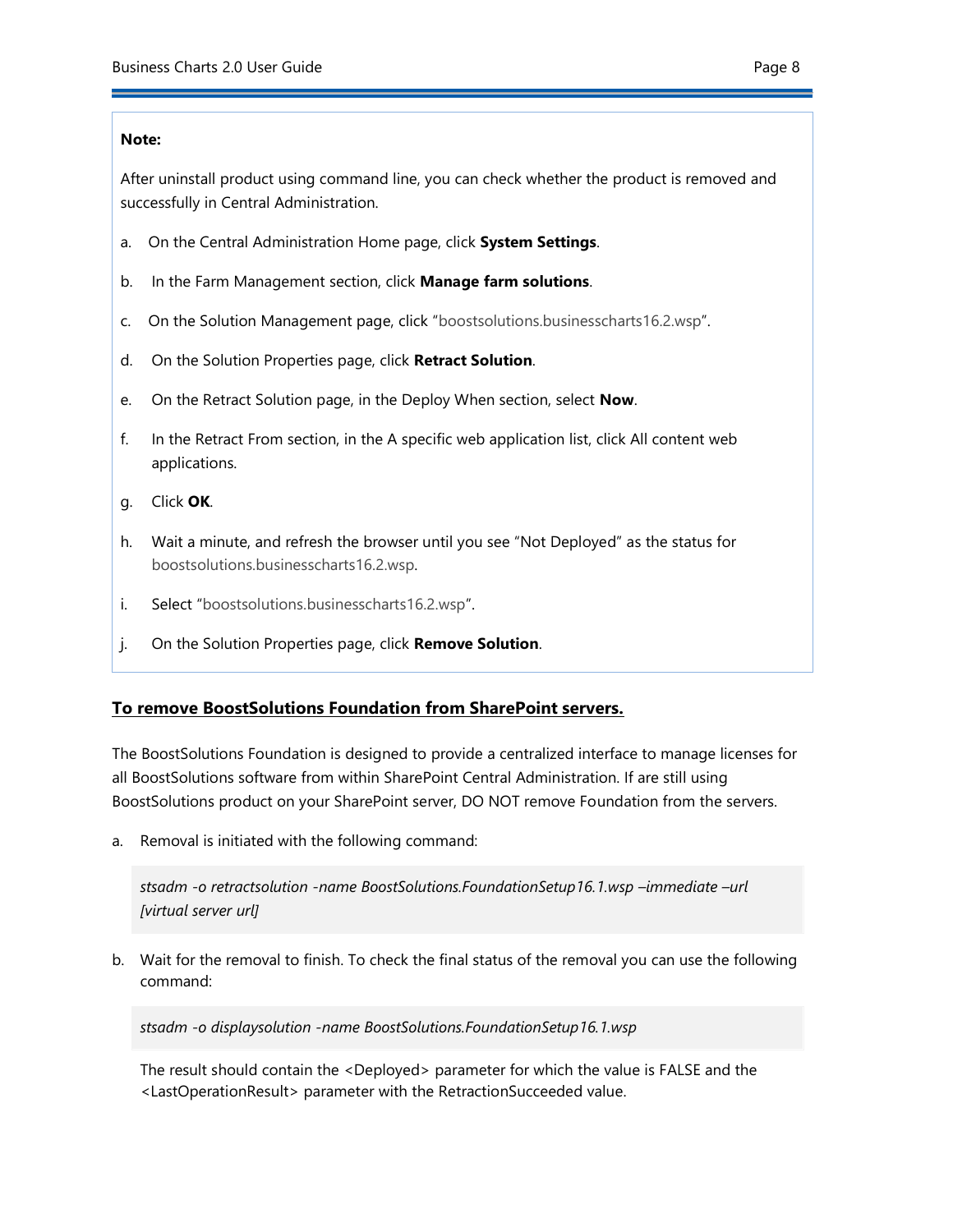c. Remove the solution from the SharePoint solutions storage:

*stsadm -o deletesolution -name BoostSolutions.FoundationSetup16.1.wsp*

#### **Note:**

After uninstall product using command line, you can check whether the product is removed and successfully in Central Administration.

- a. On the Central Administration Home page, click **System Settings**.
- b. In the Farm Management section, click **Manage farm solutions**.
- c. On the Solution Management page, click "boostsolutions.foundationsetup16.1.wsp".
- d. On the Solution Properties page, click **Retract Solution**.
- e. On the Retract Solution page, in the Deploy When section, select **Now**.
- f. In the Retract From section, in the A specific web application list, click All content web applications.
- g. Click **OK**.
- h. Wait a minute, and refresh the browser until you see "Not Deployed" as the status for "boostsolutions.foundationsetup16.1.wsp".
- i. Select "boostsolutions.foundationsetup16.1.wsp".
- j. On the Solution Properties page, click **Remove Solution**.

### <span id="page-12-0"></span>**2.7 Feature Activation**

#### **Activate features in site collection**

By default, the application's features are automatically activated once the product is installed. You can also activate the product feature manually.

- a. Select Settings and then select **Site Settings**.
- b. Under **Site Collection Administration** click **Site collection features**.
- c. Find the application feature and click **Activate**. After a feature is activated, the Status column lists the feature as **Active**.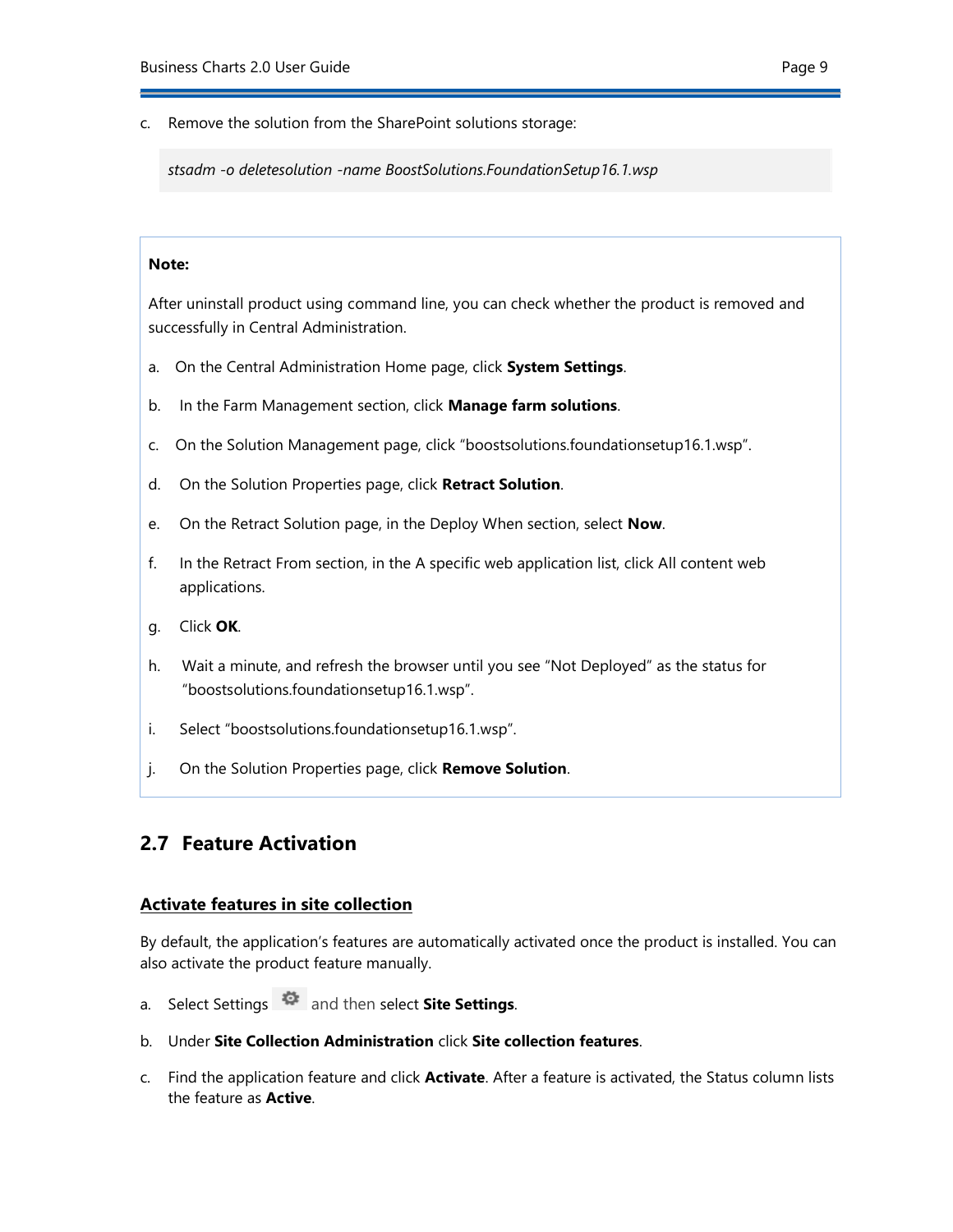BoostSolutions Business Charts 2.3.1.611 Visually represent data in various charts to help users to track and analysis business Active Deactivate data. (Powered by BoostSolutions)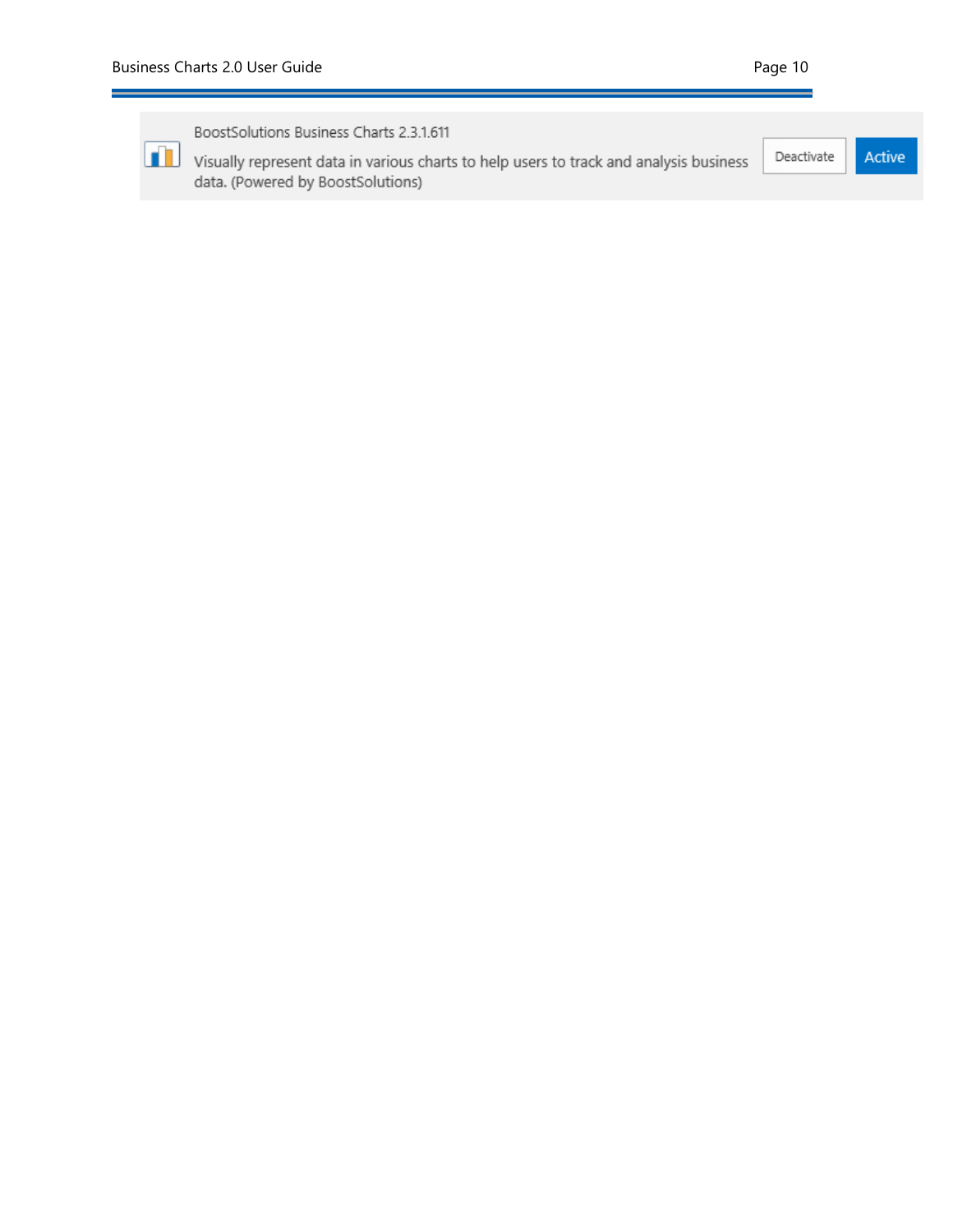## <span id="page-14-0"></span>**3. About Business Charts**

Business Charts gives you an easy way to manage your business data with charts. You can create charts in the web part or analyze list data directly in every individual list.

## <span id="page-14-1"></span>**3.1 Business Charts Web Part**

The Business Charts Web Part is just like the SharePoint Web Part, you can create it by inserting the web part in a page and connect it to the specified data source to create a chart, including SharePoint list, MS SQL and ORACLE.



*Note* End users who have **View Only** permission level for the site page can view charts that they created in the web part.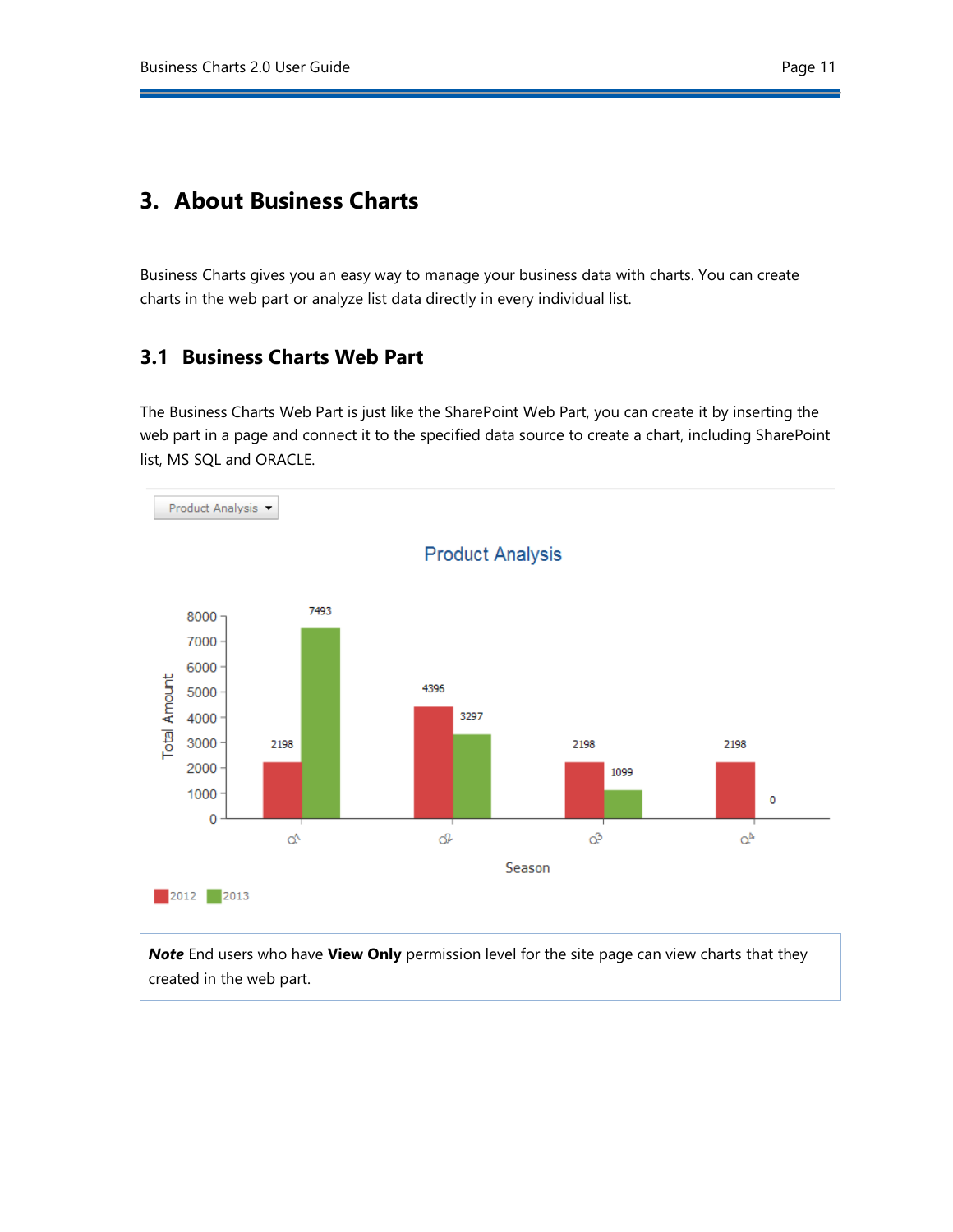<span id="page-15-0"></span>Business Charts gives you a flexible way to analyze business data directly in a list and you can view charts for the current list with a simple click on the Ribbon.



## <span id="page-15-1"></span>**3.3 Chart Elements**

Business Charts is composed of various elements such as Chart Name, Title, Axis, etc. The following image shows the common chart elements: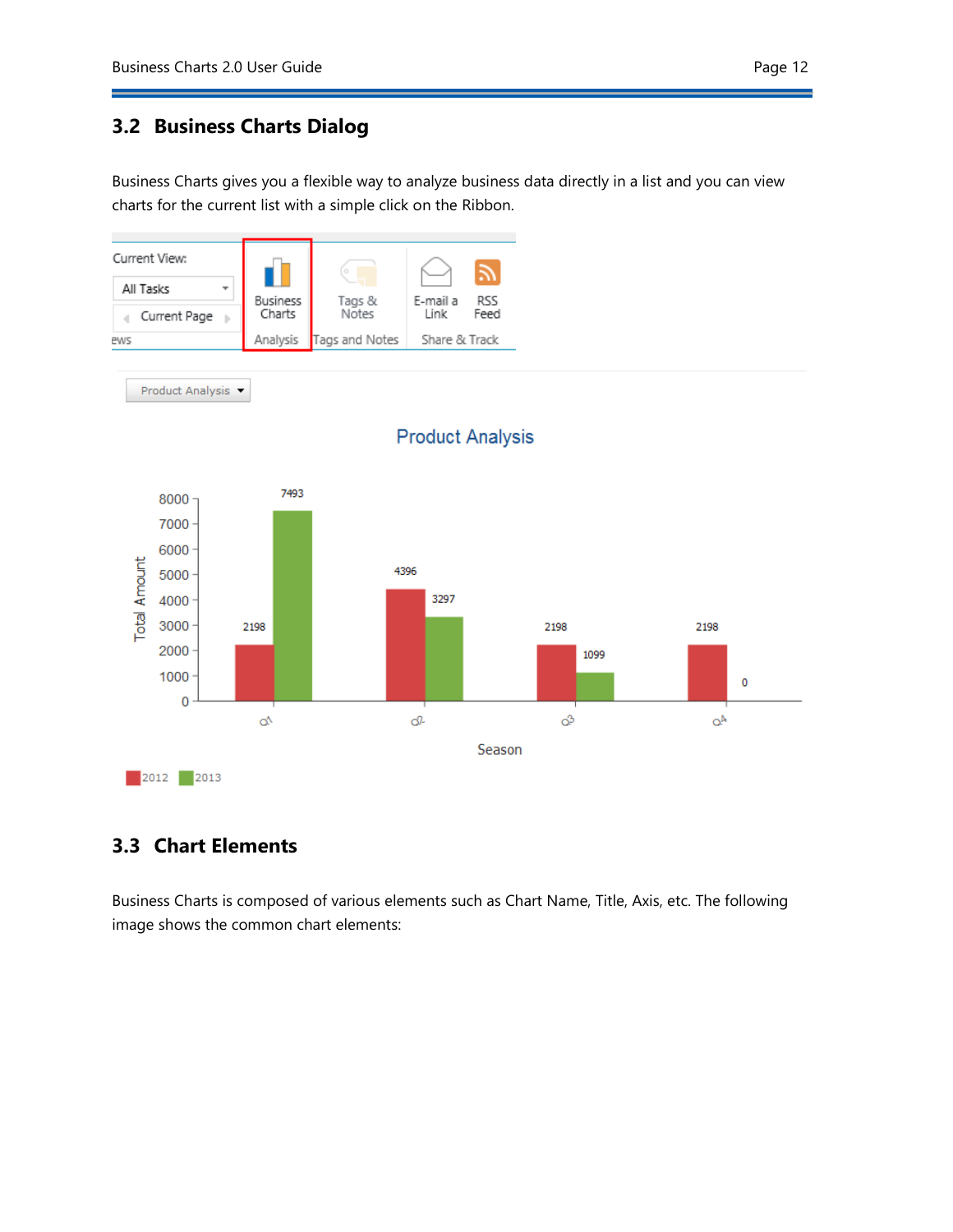

- Chart title.
- Value (Y) Axis: Associated with the values you selected in the Value (Y) Axis section.
- Category (X) Axis: Associated with the values you selected in the Category (X) Axis section.
- Value (Y) Axis Title: A short description of the Value (Y) Axis.
- Category (X) Axis Title: A short description of the Category (X) Axis.
- Chart Series: Visual representation of the individual values of a chart.
- Label: Alpha-numeric representation of data values.
- Legend: Icons with the data series names and colors.

## <span id="page-16-0"></span>**3.4 Chart Types**

Business Charts provides 8 types of charts (Column, Area, Line, Bar and Pie). You can easily change chart types from one type to another.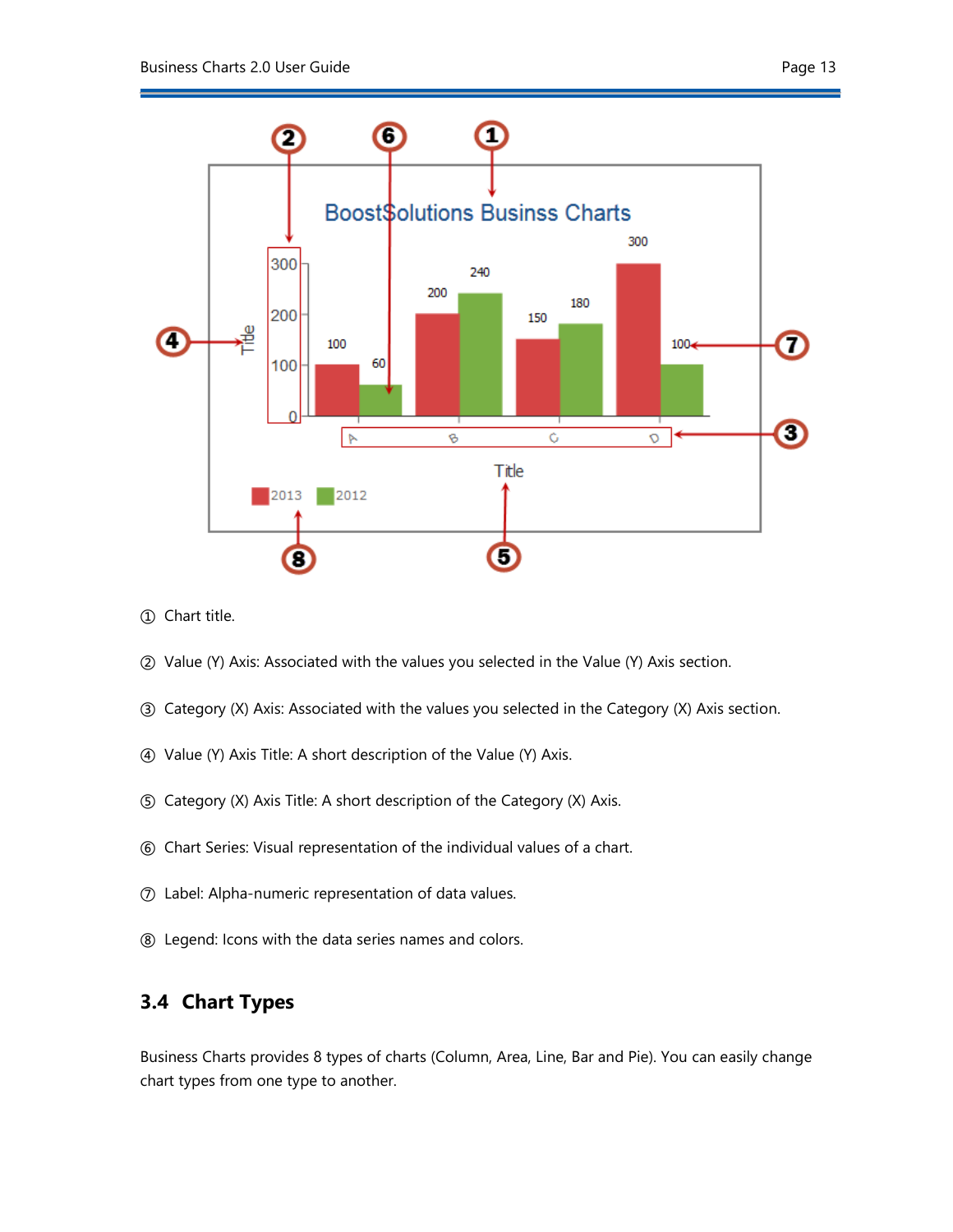ш,

| <b>Chart Type</b>    | <b>Description</b>                                                                                                                                                                                                                                        |
|----------------------|-----------------------------------------------------------------------------------------------------------------------------------------------------------------------------------------------------------------------------------------------------------|
| <b>Bar chart</b>     | A Bar Chart displays a sequence of vertical or horizontal bars of lengths<br>proportional to the value that they represent. Bar charts are usually used for<br>comparing two or more values or representing the contribution of each<br>value to a total. |
| Line chart           | Line charts are usually used to show a trend or how a value contributes to a<br>trend total (stacks).                                                                                                                                                     |
| Area chart           | Area charts are usually used for comparing two or more values or<br>representing the contribution of each value to a total.                                                                                                                               |
| <b>Pie chart</b>     | A Pie Chart is a circular chart divided into sectors, where the arc length of<br>each sector is proportional to the quantity it represents. Group by is not<br>supported by pie charts.                                                                   |
| <b>Column chart</b>  | A Column Chart is usually used for comparing two or more values or<br>representing the contribution of each value to a total. The column chart is<br>the default chart used in Business Charts.                                                           |
| <b>Combo chart</b>   | The Combo chart combines the features of the bar chart and line chart. A<br>combo chart displays data series as a different marker type, such as column<br>or line.                                                                                       |
| <b>Scatter chart</b> | The Scatter chart displays data as a collection of points, each having the<br>value of one variable determining the position on the horizontal axis and<br>the value of the other variable determining the position on the vertical axis.                 |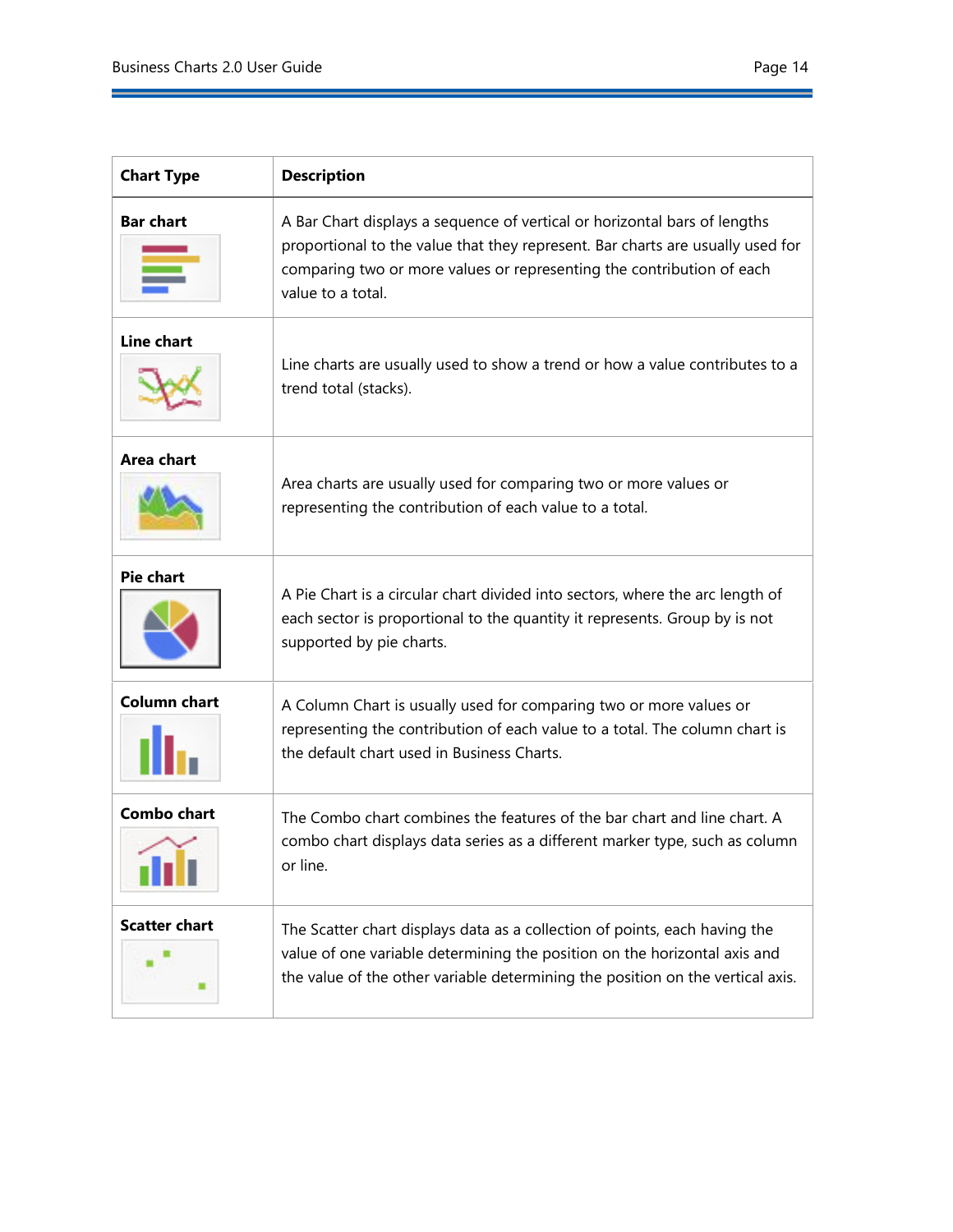# **Bubble chart**

A bubble is similar as a scatter chart in which the data points are replaced with bubbles, and an additional dimension of the data is represented in the size of the bubbles.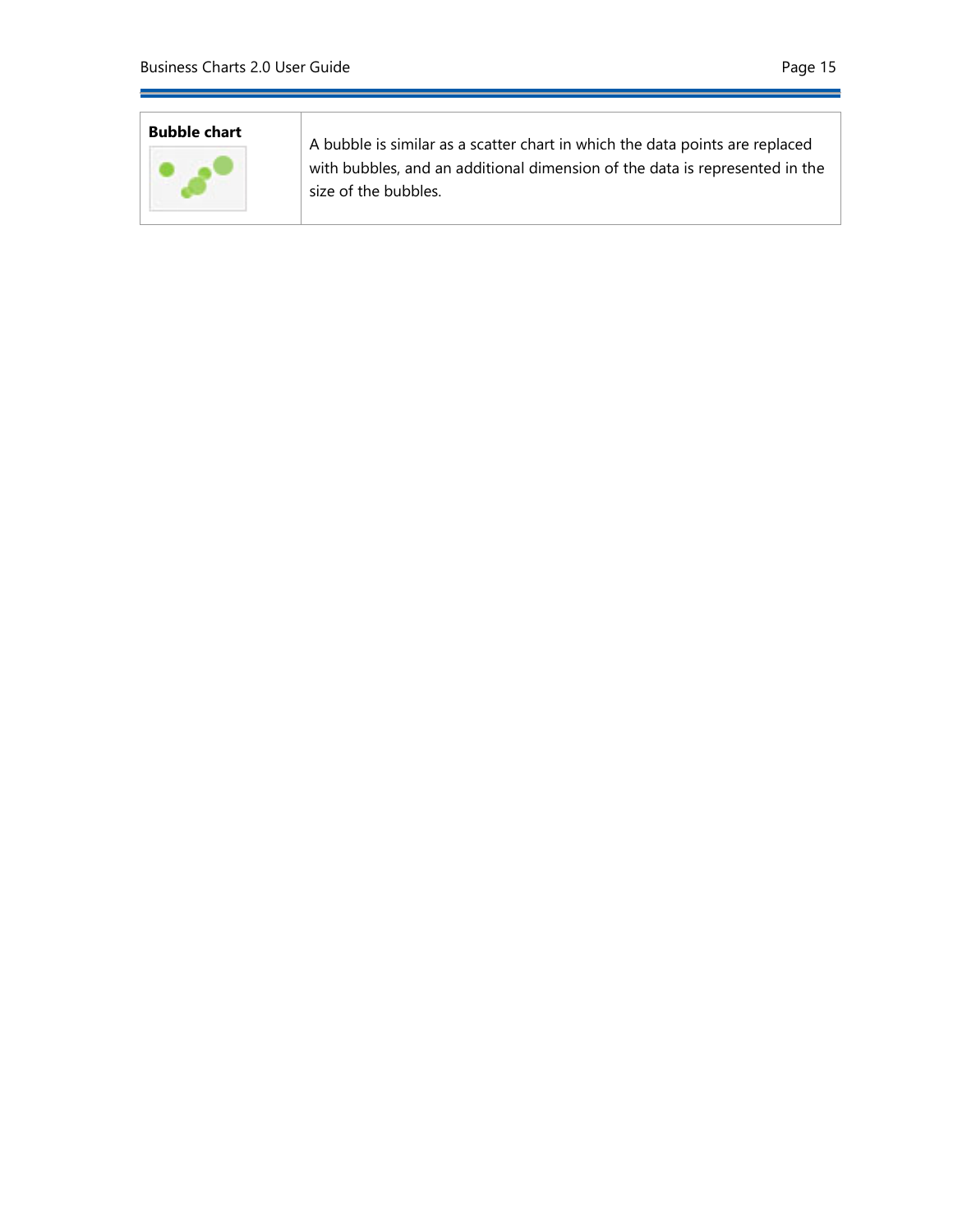## <span id="page-19-0"></span>**4. Create a Chart**

## <span id="page-19-1"></span>**4.1 Create a Chart in List**

Business Charts allows end users to create chart directly on list without adding any Web Parts. To complete this task and to view the chart you must have at least **Design** permission level in the current list.

a. Enter the list which you want to create a chart for and click **Business Charts** under the **List** tab.

| Current View: |                 |                |                 |
|---------------|-----------------|----------------|-----------------|
| All Tasks     | <b>Business</b> | Tags &         | E-mail a<br>RSS |
| Current Page  | Charts          | <b>Notes</b>   | Feed<br>Link    |
| ews           | Analysis        | Tags and Notes | Share & Track   |

b. If you use the product for the first time, a message may appear indicating that there is no chart

on this list. Click **Start Now** or click **for the right top corner to create your first chart.** 

| <b>Business Charts</b>                    |                                           |  |
|-------------------------------------------|-------------------------------------------|--|
| Charts(0) $\blacktriangledown$<br>Charts: |                                           |  |
|                                           | There is no chart on this list. Start Now |  |

c. On the **Basic Settings** panel, you need to configure the Chart Name, List View, Chart Type, Value (Y) Axis, Category (X) Axis and Group by (optional) options.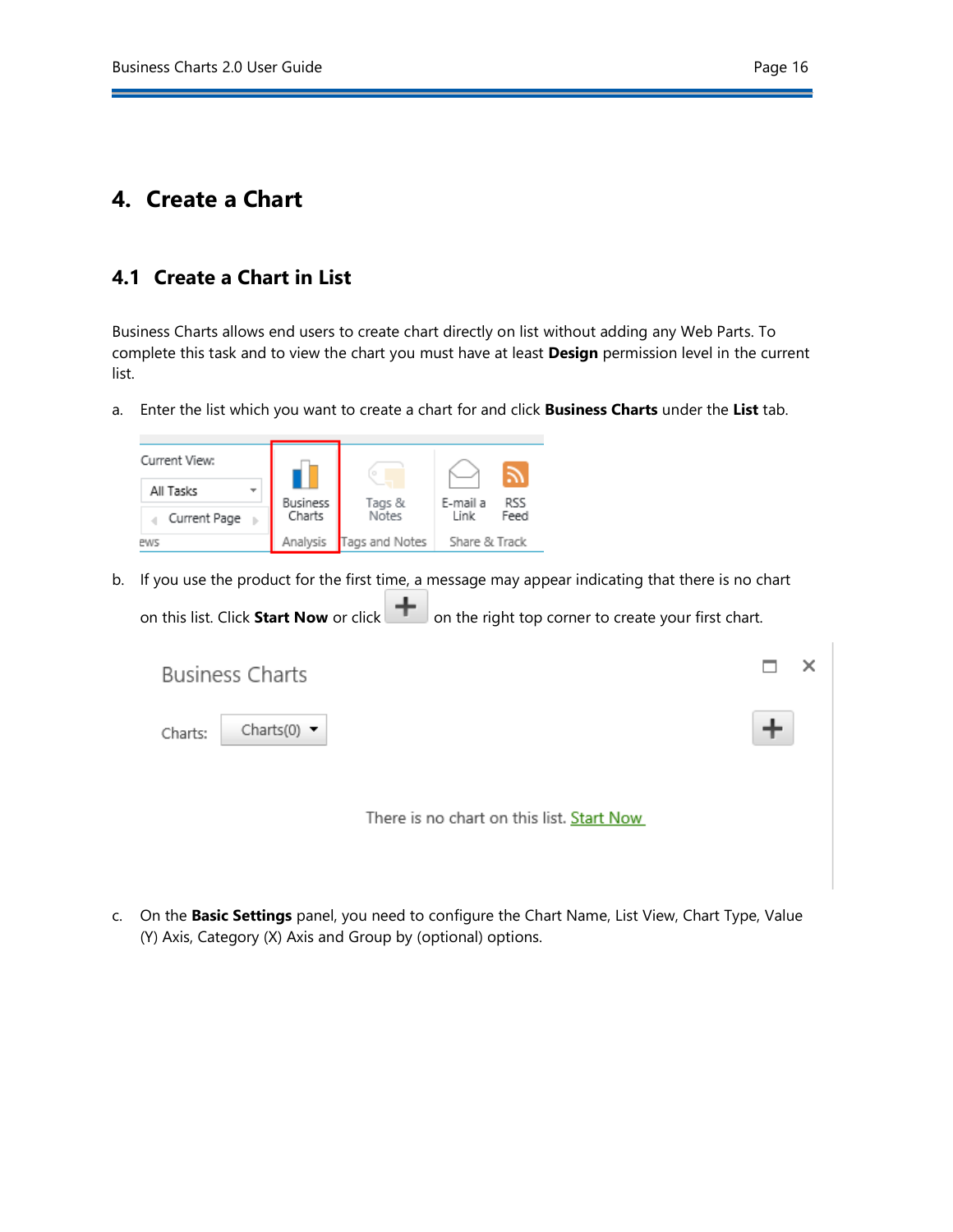| Page |  |  |
|------|--|--|
|      |  |  |

| - Basic Settings                                                                                                    |
|---------------------------------------------------------------------------------------------------------------------|
| Chart Name                                                                                                          |
| List View                                                                                                           |
| $\check{ }$<br>All Items                                                                                            |
| ℯ                                                                                                                   |
| Value (Y) Axis<br>Select one column you want to display for the y axis of the chart.<br>ORIGINAL<br>Select a column |
| Category (X) Axis *                                                                                                 |
| Select one column you want to display for the x axis of the chart.                                                  |
| Select a column                                                                                                     |
| Group by                                                                                                            |
| Specify a column by which to group data.                                                                            |
| Select a column                                                                                                     |
|                                                                                                                     |

- d. In the **Chart Name** section, specify a name. This option is required.
- e. In the **List View** section, you can select one view to decide the data range you want to use to generate a chart. Personal view is not supported.
- f. Select one chart type according to your needs or business goals. There are 5 types of chart you can choose from: Column, Area, Line, Bar and Pie chart.
- g. In the **Value (Y) Axis** section, you can select a column or field to display on the y axis.

| Value (Y) Axis *                                                   |                                                   |  |
|--------------------------------------------------------------------|---------------------------------------------------|--|
| Select one column you want to display for the y axis of the chart. |                                                   |  |
| Total Amount                                                       | $\vert \vee \vert$ +<br>$\blacktriangleright$ sum |  |

The drop-down only lists the columns contained in the selected view.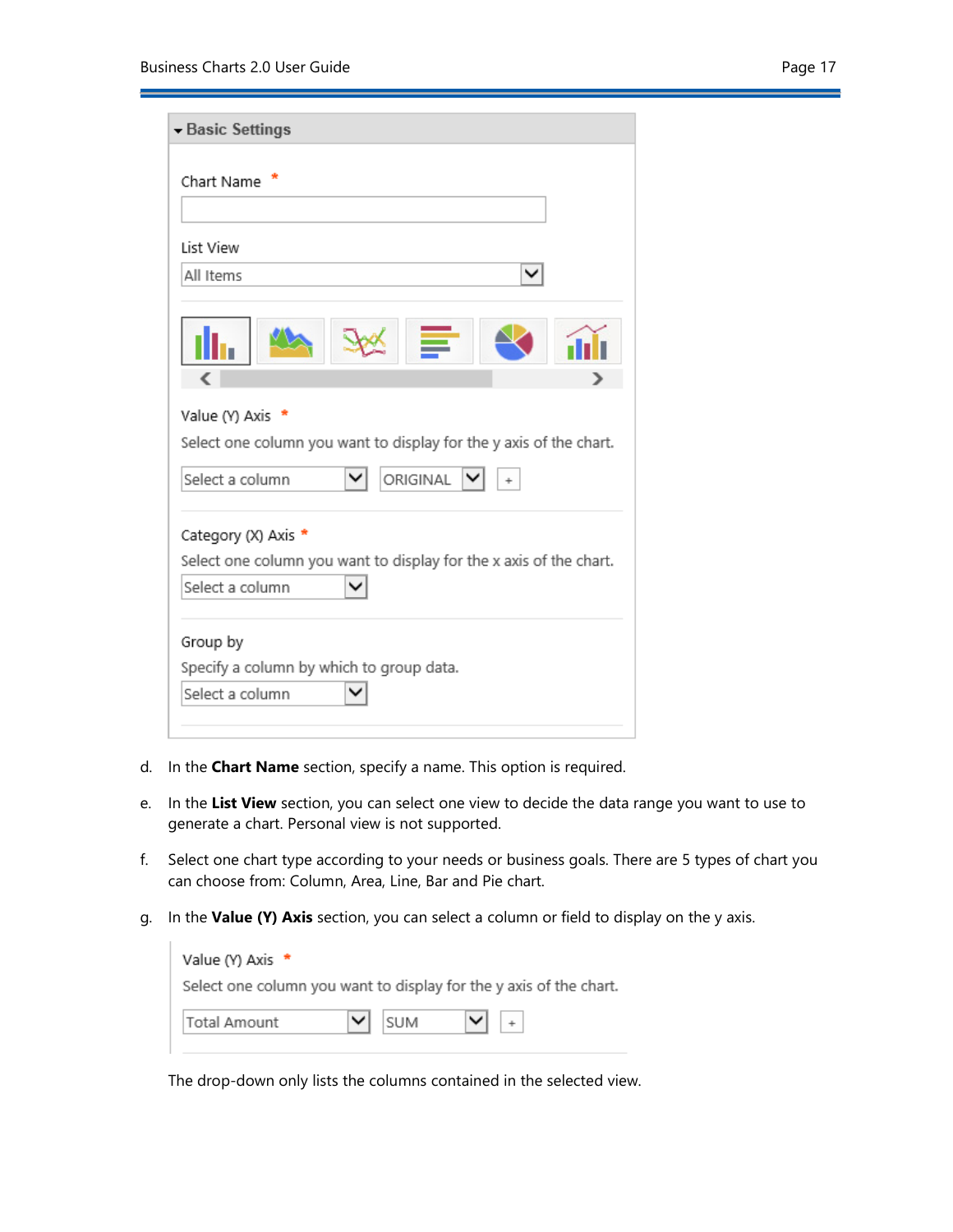**Supported columns**: Single Line of Text, Yes/No, Choice, Number, Currency, Date and Time, Person or Group, Lookup, Cascaded Lookup, Cross-Site Lookup.

h. In the **Value (Y) Axis** section, specify one function you want to apply to the values on the Y axis. To show the value of the column, select **ORIGINAL**.

| <b>SUM</b>   | Gets the total of all the values in the column.         |
|--------------|---------------------------------------------------------|
| AVERAGE      | Calculate the average for the values in the column.     |
| <b>COUNT</b> | Get the count of the records for a particular category. |
| <b>MIN</b>   | Gets the smallest numeric value in the column.          |
| <b>MAX</b>   | Gets the largest numeric value in the column.           |

i. In the **Category (X) Axis** section, select a column or field to display on the X axis.

**Supported columns**: Single Line of Text, Yes/No, Choice, Number, Currency, Date and Time, Person or Group, Lookup, Cascaded Lookup, Cross-Site Lookup.

#### **Interval**

If you specify the Data and Time field as the Category (X) Axis, you can optionally specify the date or time interval to display on the chart.

For this option you will need to select one function in the **Value (Y) Axis** section.

You can show the data by Hour, Day, Week, Month, Quarter or Year.

| $\sqrt{}$ Interval    |  |  |
|-----------------------|--|--|
| $\circledbullet$ Hour |  |  |
| $\bigcirc$ Day        |  |  |
| $\bigcirc$ Week       |  |  |
| $\bigcirc$ Month      |  |  |
| O Quarter             |  |  |
| $\bigcirc$ Year       |  |  |
|                       |  |  |

j. In the **Group By** section, specify a column by which to group data.

You can optionally summarize data values in groups using the Group by option. For example, if you want to compare the sales numbers for three products by month or by quarter then this is the best function to use.

Please note, if you want to use the Group by function, you must select a function (SUM, COUNT, MAX, MIN, AVG) in the **Value (Y) Axis** section.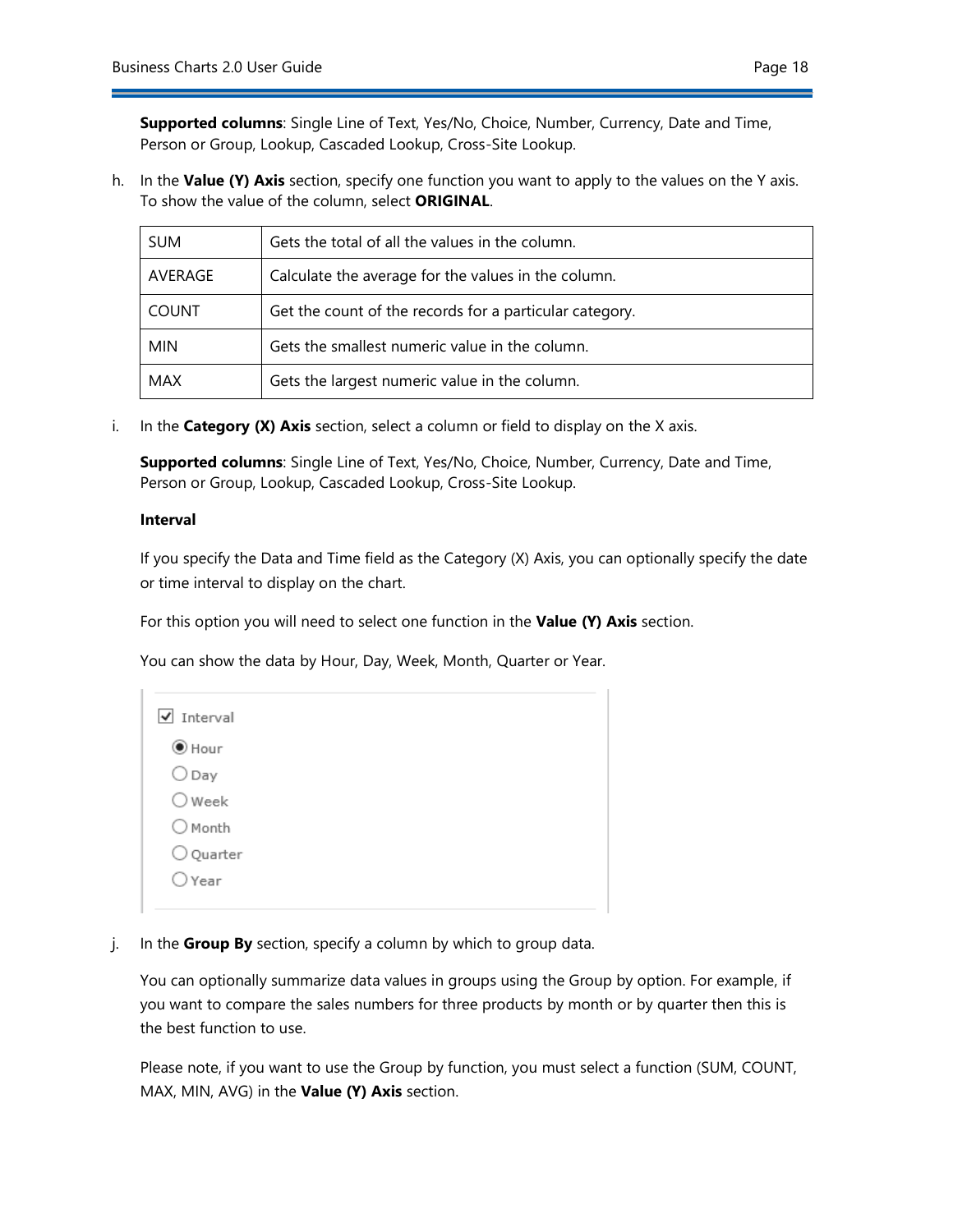| Group by                                 |
|------------------------------------------|
| Specify a column by which to group data. |
| Product Version                          |

**Supported columns**: Single Line of Text, Yes/No, Choice, Number, Currency, Date and Time, Person or Group, Lookup, Cascaded Lookup, Cross-Site Lookup.

#### **Interval**

Once you select a Date and Time column in the **Group by** section, you can optionally group the data to a specified interval.

| Interval<br>✓   |  |  |  |
|-----------------|--|--|--|
| $\bigcirc$ Hour |  |  |  |
| $\bigcirc$ Day  |  |  |  |
| $\bigcirc$ Week |  |  |  |
| <b>Month</b>    |  |  |  |
| O Quarter       |  |  |  |
| $\bigcirc$ Year |  |  |  |
|                 |  |  |  |

*Note***:** If you select a Date and Time column in the **Category (X) Axis** section and select **Month** or **Quarter** in the **Interval** section, a **[<Date and Time Column Name>\_Year]** option will appear in the **Group by** dropdown list.

This column helps to compare your business data within the same month or quarter for all previous years.

To understand how to use this column to anaylze your business data, please refer to section *[10. Use Case](#page-39-0)* for details.

- k. Click the **Save Settings** button to save the configurations.
- l. Click the **Close Settings** button to close the setting panel.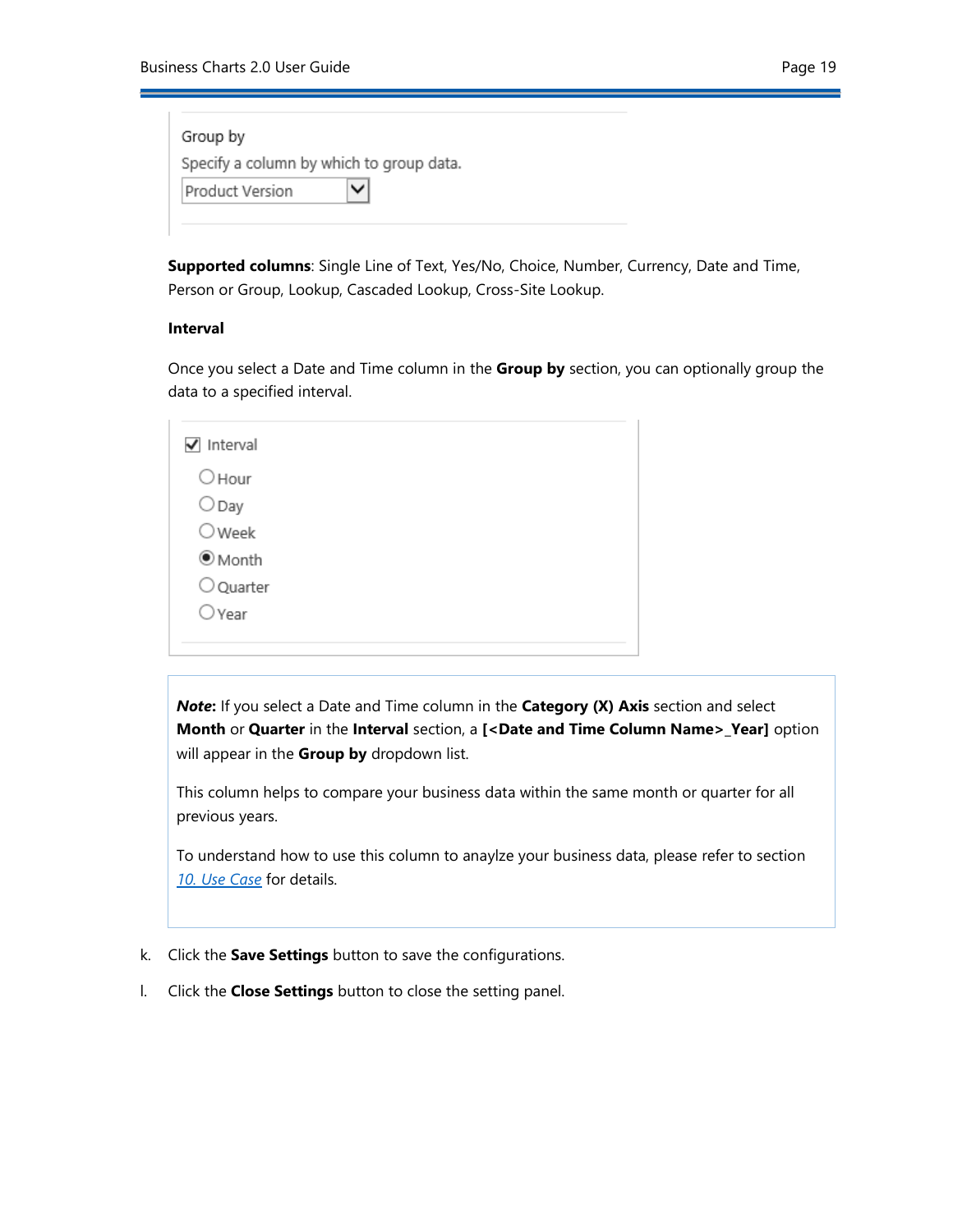## <span id="page-23-0"></span>**4.2 Create Charts using the Business Charts Web Part**

When you create charts using the Business Charts Web Part, you need to first add the Business Charts Web Part on your page and connect it to a data source. Then you can change the appearance of the chart.

Business Charts supports multiple popular external data systems as the data sources such as, Microsoft SQL Server 2000-2008 R2, Oracle Database and SharePoint 2010/2013/2016/2019/Subscription Edition.

## <span id="page-23-1"></span>**4.2.1 Add a Business Charts Web Part**

To add a Business Charts Web Part, you must have at least **Design** permission level.

- a. From any page, click on the **Settings** icon and choose **Settings** from the drop-down menu.
- b. Click on the page where you want to add the Web Part to and click the **Insert** tab followed by **Web Part**.
- c. Under Categories, select **BoostSolutions Web Parts** category. Next select Business Charts under the Web Parts section and click **Add**.
- d. Then click **Save & Close** to save the page.

## <span id="page-23-2"></span>**4.2.2 Connect to a Data Source**

After the Business Charts Web Part is added on page, you can connect it to the specified data source.

a. Hover over the Business Charts Web Part to reveal the blue arrow on the top right corner of the web part. Click on the arrow to open a drop down menu and click on **Business Charts Settings**.



- b. In the **Business Charts Settings** page, expand the **Data Source** panel.
- c. In the **Data Source Type** section, select a data source type and configure the authentication.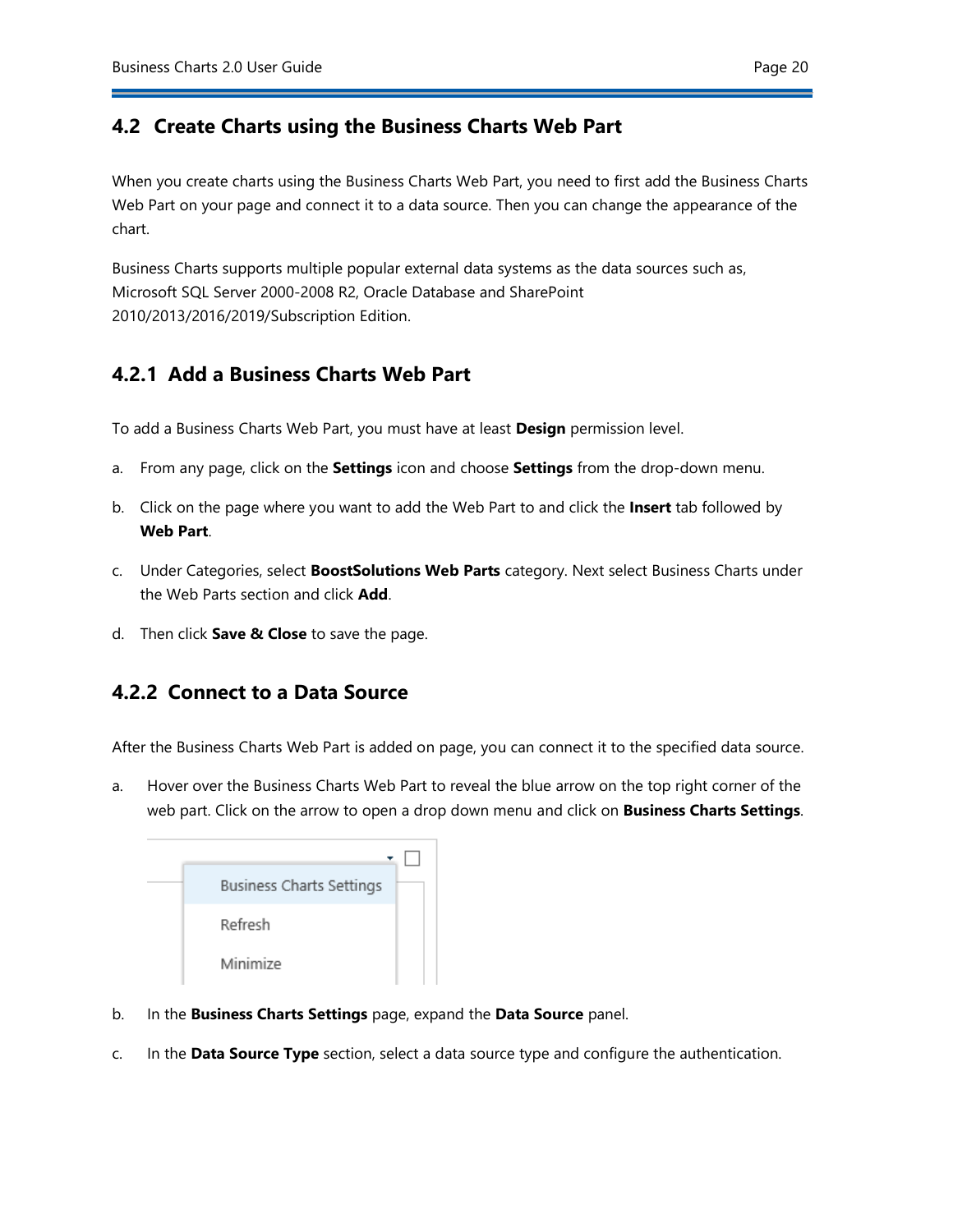| r |
|---|
|---|

| <b>Option</b>                               | <b>Description</b>                                                   |
|---------------------------------------------|----------------------------------------------------------------------|
| SQL Server                                  | Use this option to connect the web part to a SQL server<br>database. |
|                                             | Please see Connect to SQL Server.                                    |
|                                             | Use this option to connect the web part to a oracle                  |
| ORACLE                                      | database.                                                            |
|                                             | Please see Connect to ORACLE.                                        |
| <b>SharePoint</b>                           | Use this option to connect the web part to a SharePoint              |
| 2010/2013/2016/2019/Subscription<br>Edition | list, including the same site collection or other site               |
|                                             | collections.                                                         |
|                                             | Please see Connect to SharePoint List.                               |

## <span id="page-24-0"></span>**Connect to a SQL Server**

| Data Source                                 |
|---------------------------------------------|
|                                             |
| Data Source Type                            |
| Specify the data source and authentication. |
| $\check{ }$<br>SQL Server                   |
|                                             |
| Database Server:                            |
| <b>DBSERVER</b>                             |
| Database Authentication                     |
| Windows Authentication<br>$\check{ }$       |
| Username:                                   |
|                                             |
| Password:                                   |
|                                             |
| Database:                                   |
| Choose a database name<br>◡                 |
| Connect                                     |
| Connection successful.                      |

- a. **Data Source Type**: Select a SQL Server as the external data type.
- b. **Database Server**: Enter the database server name or IP address.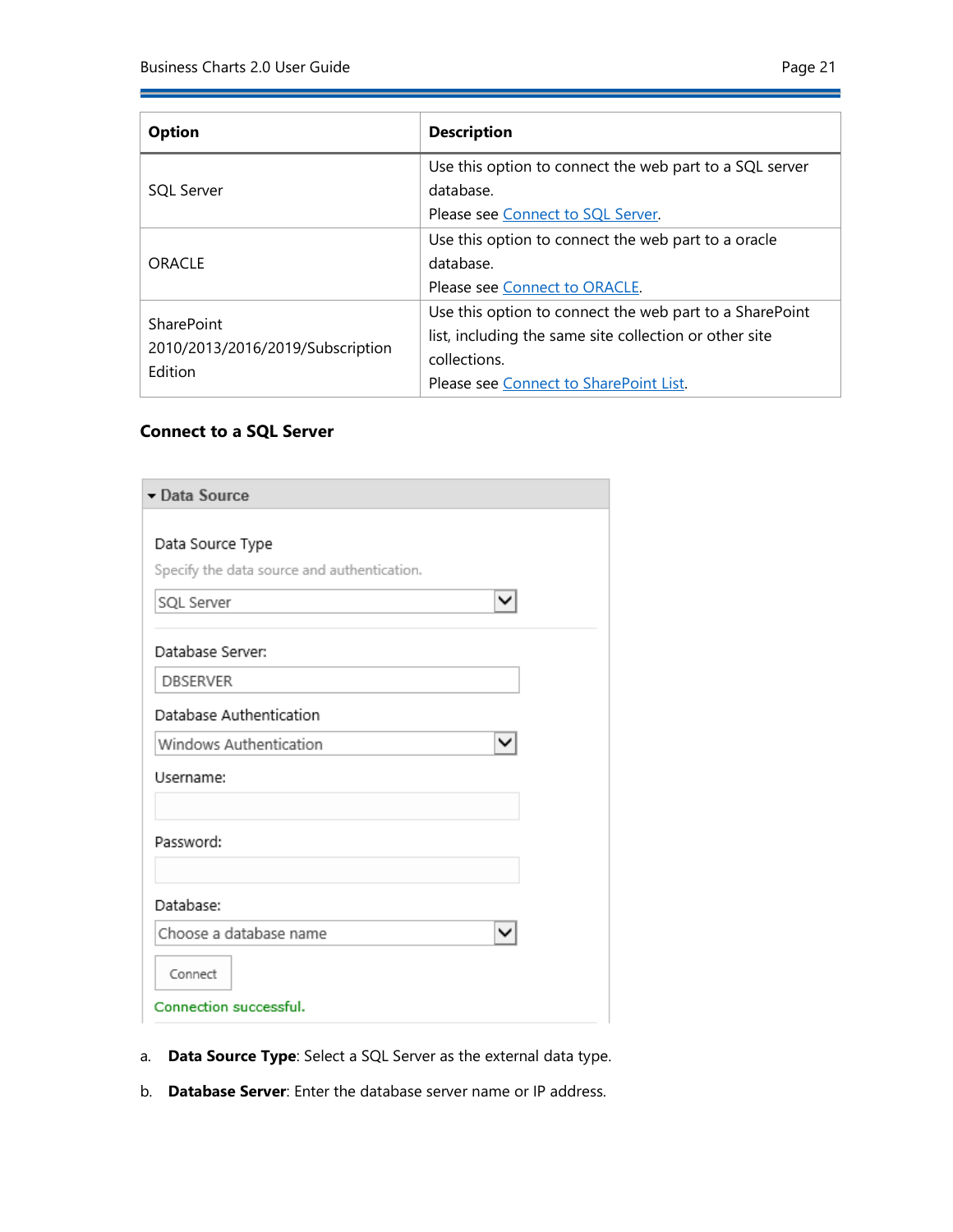c. **Database Authentication**: There are two types of authentication, Windows Authentication and SQL Server Authenticaiton.

**Windows Authentication**: Use the application pool account to access the database server.

To connect to a SQL Server using Windows authentication, you must identify the Windows identity under which your web application is running. You must also be sure that the identity has been granted access to the SQL Server database.

**SQL Server Authentication**: If you select this authentication, you need to enter a SQL user name and password to access the database.

To use this authentication, the Database Engine must use mixed mode authentication (**SQL Server and Windows Authentication mode**).

- **Username**: Enter a SQL user name. The user should have at least **Read** permission.
- **Password**: Enter the password.
- Click **Connect** button to connect to the database and populate the database dropdown list.
- **Database**: Select a database.
- d. **Data Settings**: Specify the data which you want to display on the chart.

#### • **Specify a Table/View and filter**

Specify a table or view to use as a filter or optionally enter a SQL WHERE clause to filter records that fulfill a specified criterion from a database table or view.

| Data Settings:                                     |
|----------------------------------------------------|
| $\bullet$ Specify a table or view to filter data   |
| ◡<br>dbo.Product                                   |
| Enter a SQL WHERE Clause to filter data (optional) |
| Where $ID < =500$                                  |
|                                                    |
|                                                    |
| Validate                                           |
| The SQL statement is valid.                        |

#### • **Enter a SQL Clause to choose data**

Enter a SQL clause to filter data from the database you selected and then click **Validate** to check the statement.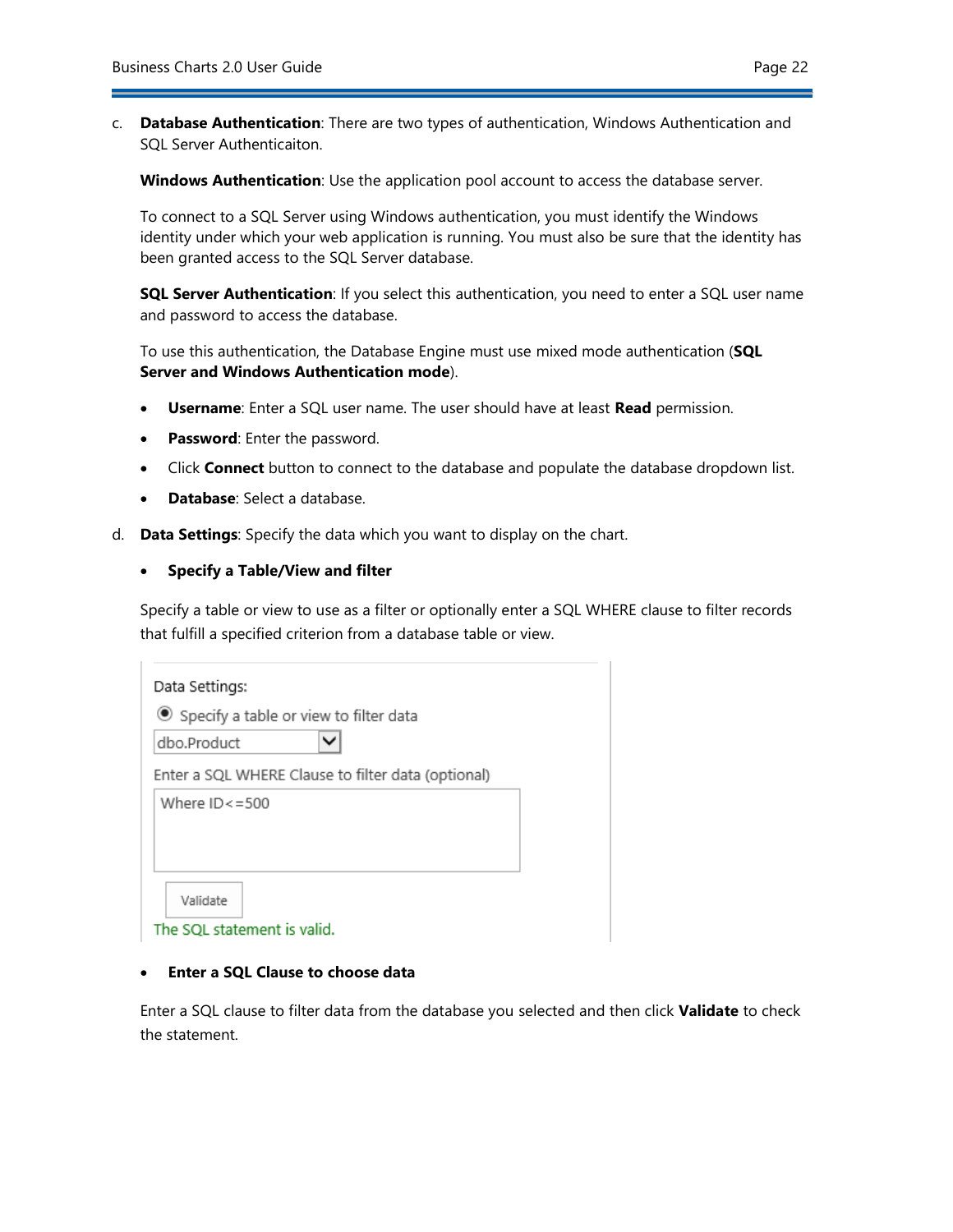| Data Settings: |                                                   |  |
|----------------|---------------------------------------------------|--|
|                | $\bigcirc$ Specify a table or view to filter data |  |
|                | <b>Theory Enter a SQL clause to choose data</b>   |  |
|                | select * from allsuported where money<90          |  |
| Validate       |                                                   |  |

## <span id="page-26-0"></span>**Connect to ORACLE**

To connect to ORACLE, you must install the ORACLE client in SharePoint server.

 $\sim$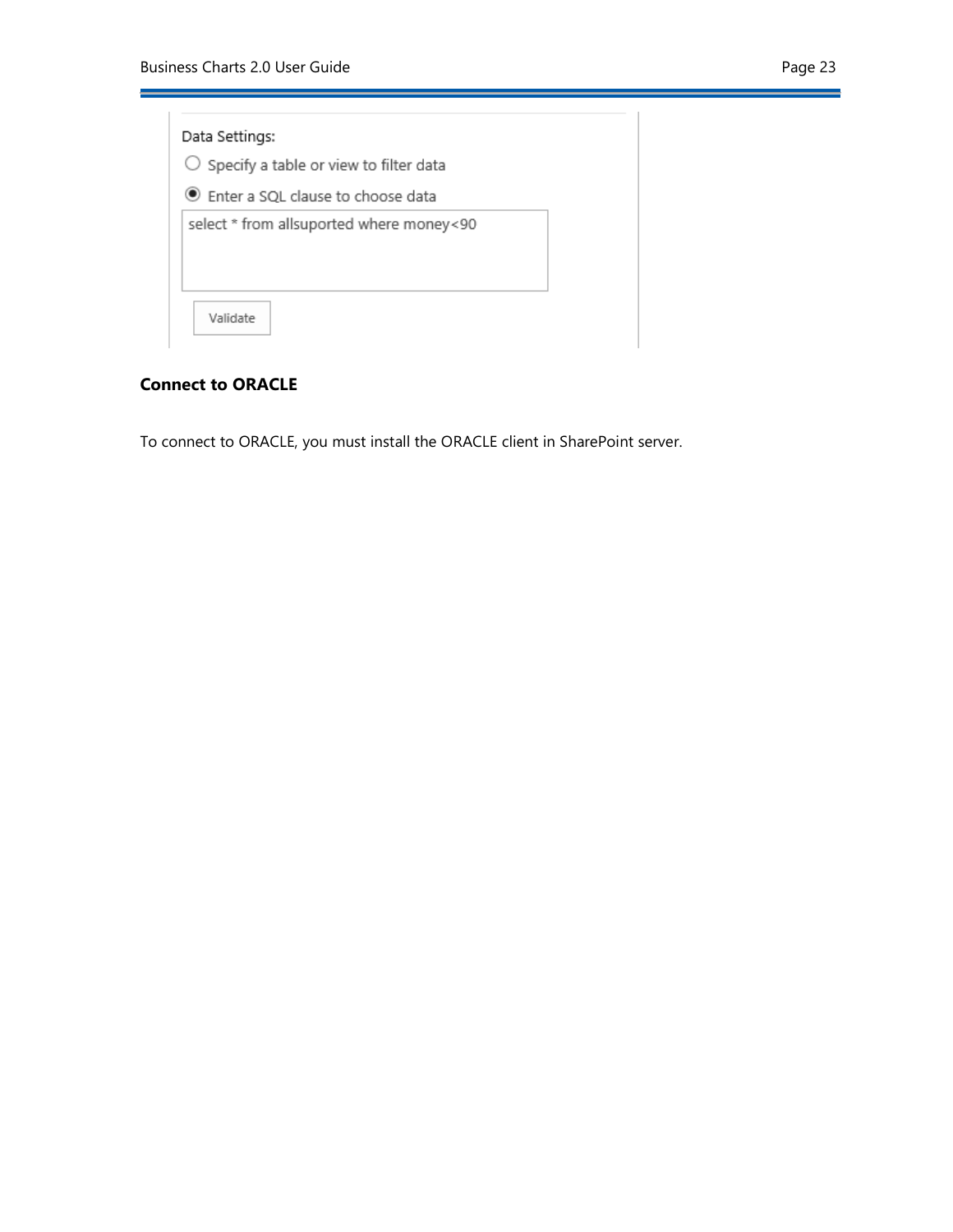| ane |  |  |
|-----|--|--|
|-----|--|--|

| Data Source                                 |              |
|---------------------------------------------|--------------|
|                                             |              |
| Data Source Type                            |              |
| Specify the data source and authentication. |              |
| ORACLE                                      | $\checkmark$ |
| Host Name/IP:                               |              |
| 192.168.6.164                               |              |
| Port Number:                                |              |
| 1521                                        |              |
| Service Name/SID                            |              |
| test.boost                                  |              |
| $\odot$ ServiceName $\bigcirc$ SID          |              |
| Username:                                   |              |
| zpf                                         |              |
| Password:                                   |              |
|                                             |              |
| Database:                                   |              |
| Choose a database name                      | $\check{ }$  |
| Connect                                     |              |
| Connection successful.                      |              |
|                                             |              |

- a. **Data Source Type**: Select Oracle as the external data type.
- b. **Host Name/IP**: Enter a host name where the database is situated or the IP address of the server.
- c. **Port Number**: Enter the TCP/IP port number to connect to the database server (The default port number is 1521).
- d. **Service Name/SID**: Enter the Service Name/SID for the connection and select the corresponding radio button.
- e. **User Name**: Enter the user name. Ensure the user has at least **Read** permission to the database.
- f. **Password**: Enter the passowrd.
- g. Click **Connect** button to connect to the database and populate the database dropdown list.
- h. **Database**: Select a database.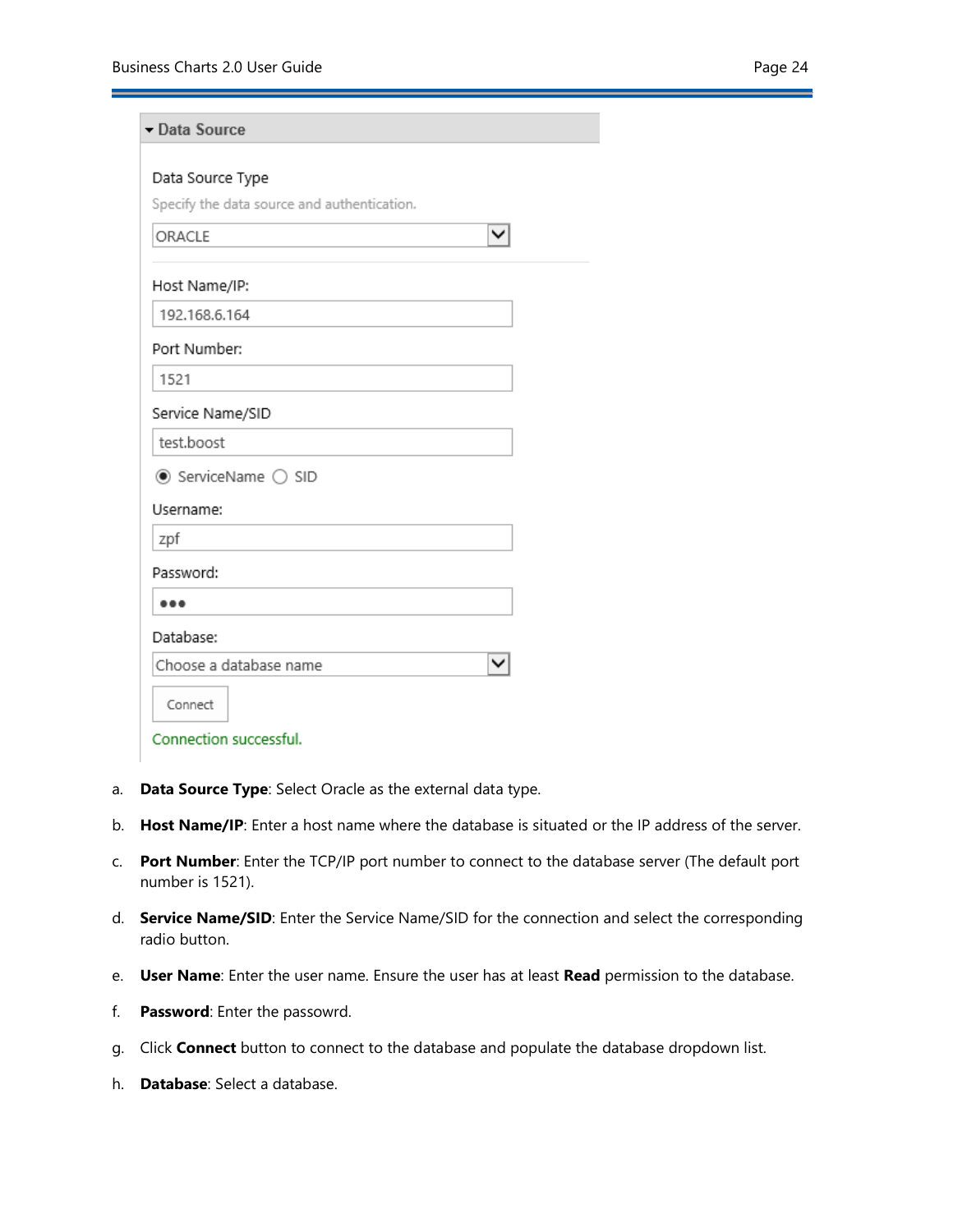i. **Data Settings**: Specify the data which you want to display on the chart.

#### • **Specify a Table/View and filter**

Specify a table or view to use as a filter or optionally enter a SQL WHERE clause to filter records that fulfill a specified criterion from a database table or view.

#### • **Enter a SQL Clause to choose data**

Enter a SQL clause to filter data from the database you selected and then click **Validate** to check the statement.

#### <span id="page-28-0"></span>**Connect to a SharePoint List**

The configuration for SharePoint 2010 and 2013/2016/2016/Subscription Edition are the same. We will use SharePiont 2013 as an example in this section.

You can enter a URL for the list from another farm and corresponding User Name and Password.

| Data Source                                      |
|--------------------------------------------------|
| Data Source Type                                 |
| Specify the data source and authentication.      |
| ◡<br>SharePoint2013                              |
| List URL:                                        |
| oduct%20Center/Lists/Sales%20Order/AllItems.aspx |
| Username:                                        |
| br\farm2013                                      |
| Password:                                        |
|                                                  |
| Connect                                          |
| Connection successful.                           |
|                                                  |

- a. **External Data Type**: Select SharePoint 2010 as the external data type.
- b. **URL**: Enter a SharePoint list URL.
- c. **User Name**: Enter a user name for a SharePoint2010 user. Ensure the user has at least **View only** permission for the target SharePoint list.
- d. **Password**: Enter the password.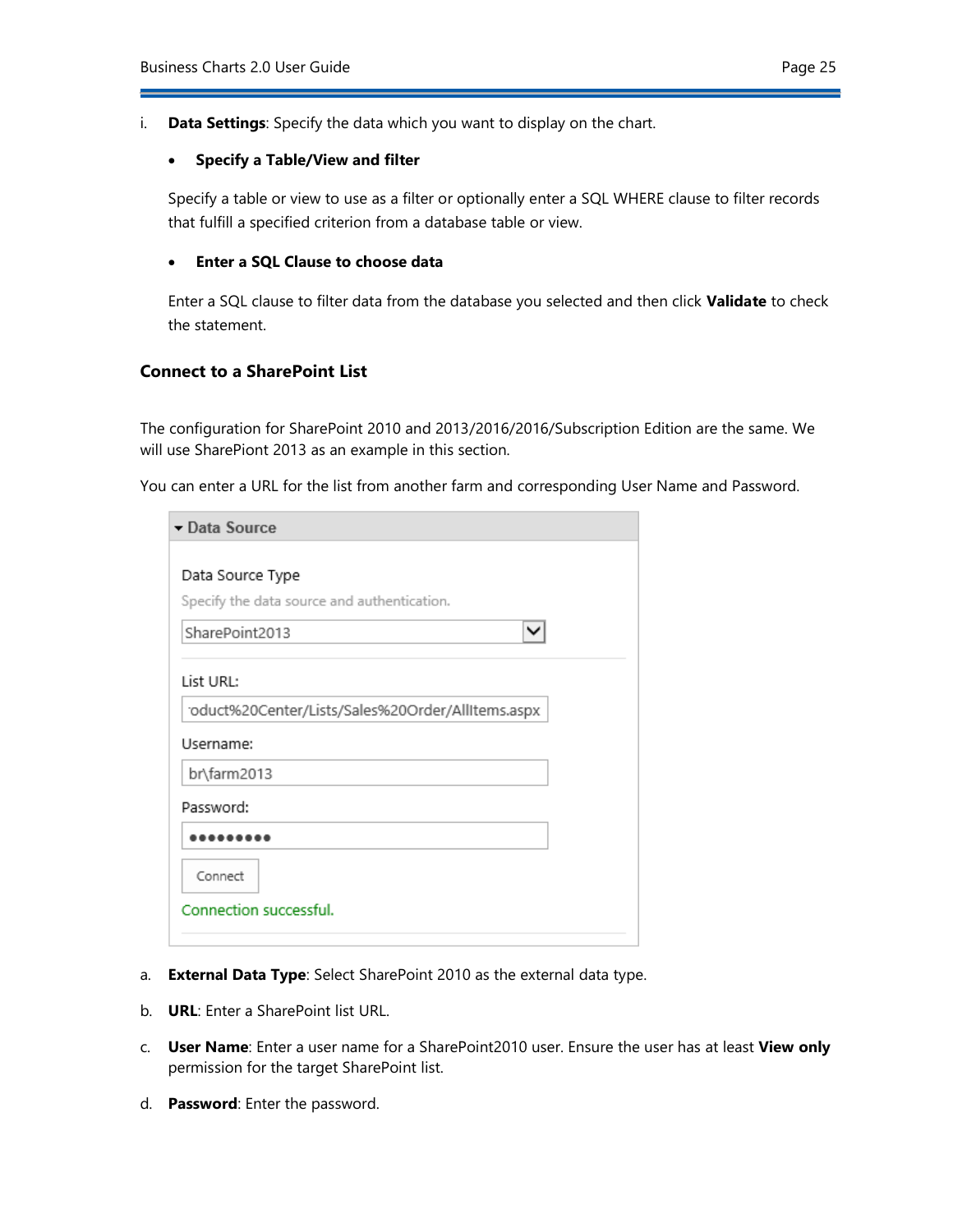#### e. Click **Connect** button.

### <span id="page-29-0"></span>**4.2.3 Create a Chart in the Web Part**

Once you connect to a data source and select the data, you can create a chart in the web part.

To create a chart, you need to configure the following: Chart Name, Chart Type, Value (Y) Axis, Category (X) Axis and Group by (optional).

- a. In the **Business Charts Settings** page, expand the **Basic Settings** panel.
- b. In the **Chart Name** section, specify a name. This option is required.
- c. Select one chart type according to your needs or business goals. There are 5 types of chart you can choose from: Column, Area, Line, Bar and Pie chart.
- d. In the **Value (Y) Axis** section, you can select a column or field to display on the y axis.

| Value (Y) Axis *                                                   |                           |                                          |  |
|--------------------------------------------------------------------|---------------------------|------------------------------------------|--|
| Select one column you want to display for the y axis of the chart. |                           |                                          |  |
| Total Amount                                                       | $\blacktriangleright$ sum | $\vert \mathbf{v} \vert \vert$ + $\vert$ |  |

e. In the **Value (Y) Axis** section, specify one function you want to apply to the values on the Y axis. To show the value of column, select ORIGINAL.

| <b>SUM</b>   | Gets the total of all the values in the column.         |
|--------------|---------------------------------------------------------|
| AVERAGE      | Calculate the average for the values in the column.     |
| <b>COUNT</b> | Get the count of the records for a particular category. |
| <b>MIN</b>   | Gets the smallest numeric value in the column.          |
| <b>MAX</b>   | Gets the largest numeric value in the column.           |

f. In the **Category (X) Axis** section, select a column or field to display on the X axis.

#### **Interval**

If you specify the Date and Time field as the Category (X) Axis, you can optionally specify the date or time interval to display on the chart.

For this option you will need to select one function in the **Value (Y) Axis** section.

You can show the data by Hour, Day, Week, Month, Quarter or Year.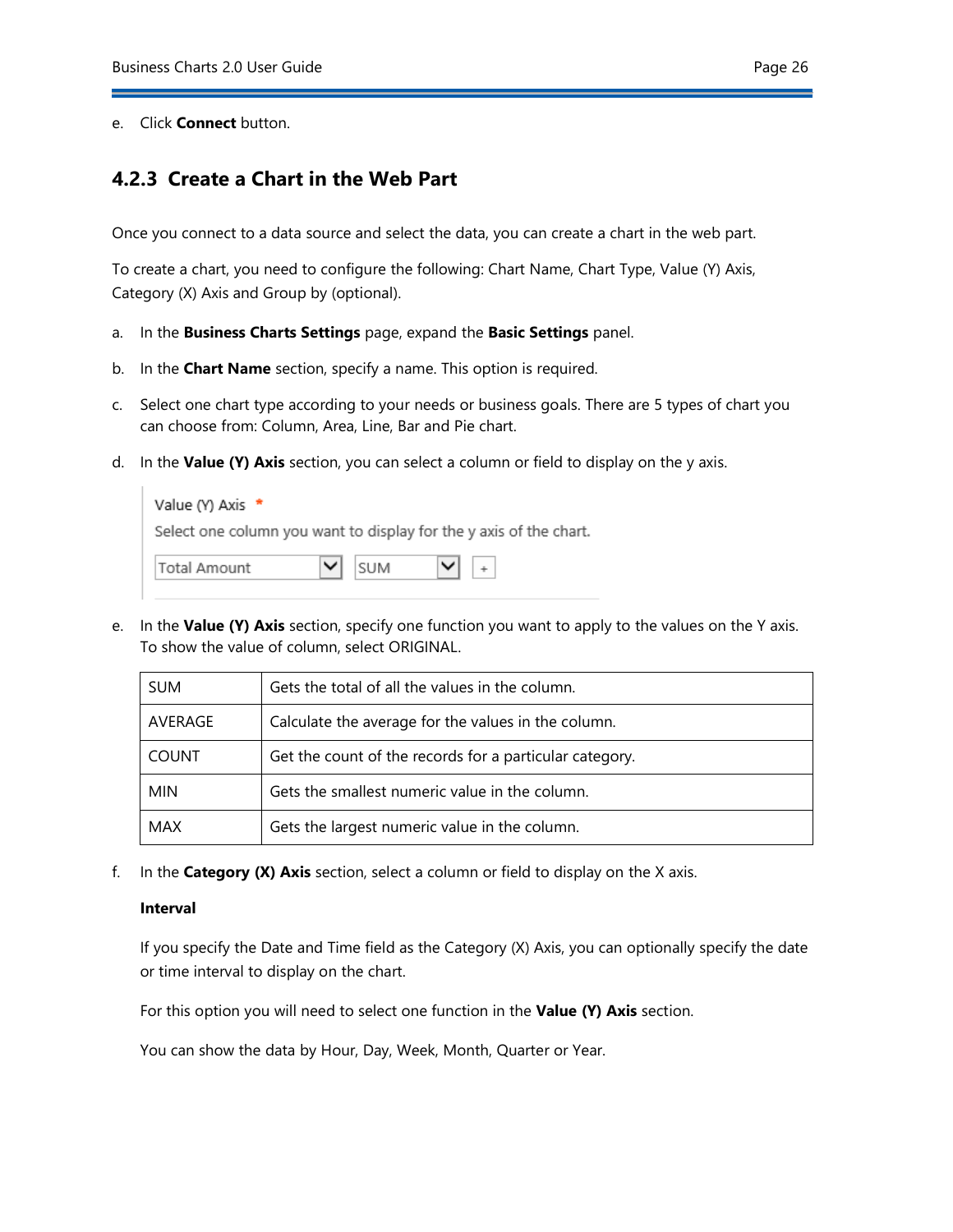| $\checkmark$<br>Interval |  |  |
|--------------------------|--|--|
| $\odot$ Hour             |  |  |
| $\bigcirc$ Day           |  |  |
| $\bigcirc$ Week          |  |  |
| $\bigcirc$ Month         |  |  |
| O Quarter                |  |  |
| $\bigcirc$ Year          |  |  |

g. In the **Group By** section, specify a column by which to group data.

You can optionally summarize data values in groups using the Group by option. For example, if you want to compare the sales numbers for three products by month or by quarter then this is the best function to use.

Please note, if you want to use the Group By function, you must select a function (SUM, COUNT, MAX, MIN, AVG) in the **Value (Y) Axis** section.

| Group by        |                                          |
|-----------------|------------------------------------------|
|                 | Specify a column by which to group data. |
| Product Version |                                          |

#### **Interval**

Once you select a Date and Time column in the **Group by** section, you can optionally group the data to a specified interval.

| Interval<br>✓   |  |  |  |
|-----------------|--|--|--|
| $\bigcirc$ Hour |  |  |  |
| $\bigcirc$ Day  |  |  |  |
| $\bigcirc$ Week |  |  |  |
| O Month         |  |  |  |
| O Quarter       |  |  |  |
| ○Year           |  |  |  |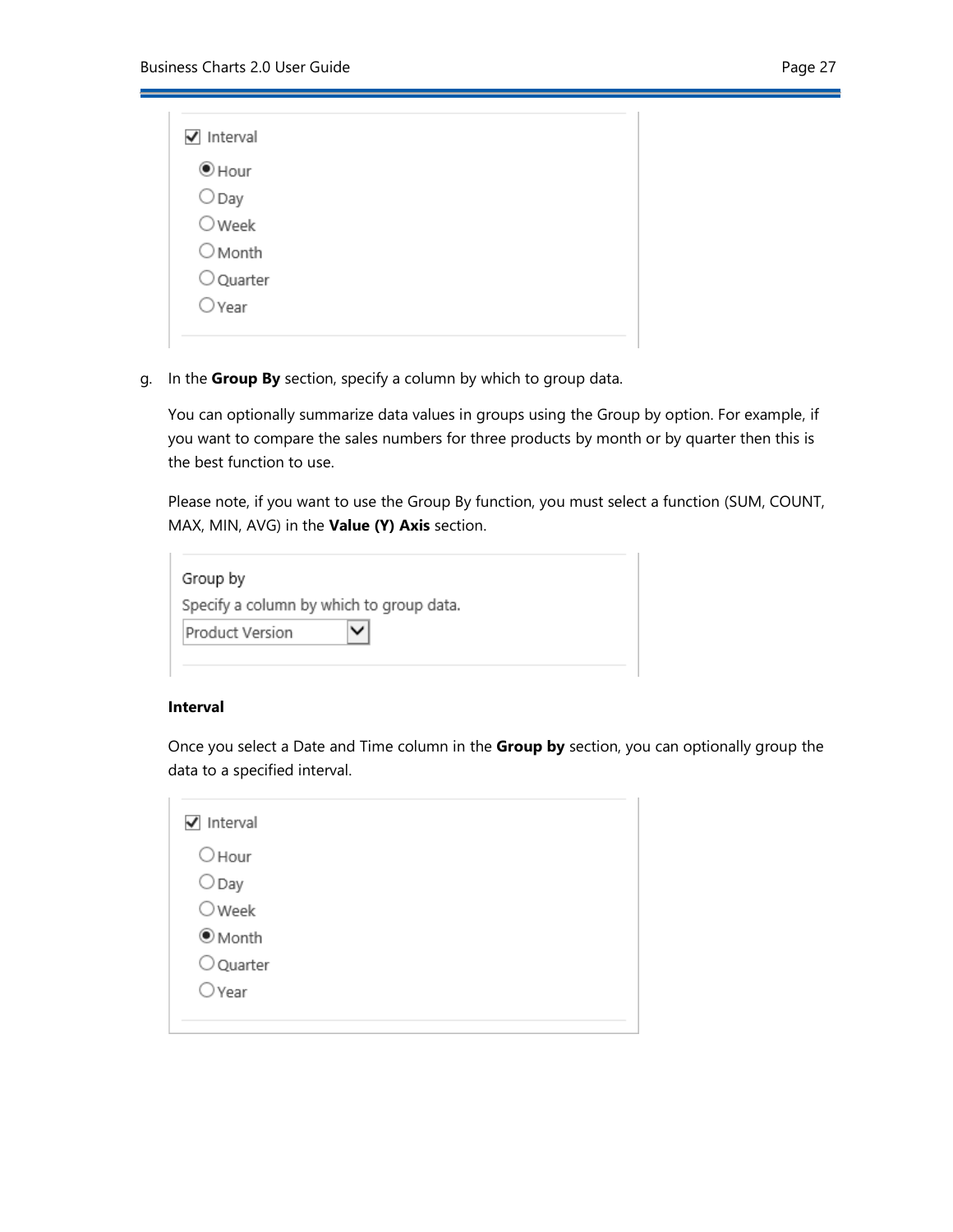*Note***:** If you select a Date and Time column in the **Category (X) Axis** section and select **Month** or **Quarter** in the **Interval** section, a **[<Date and Time Column Name>\_Year]** option will appear in the Group by dropdown list.

| Group by               |               |
|------------------------|---------------|
| Select a column        | o group data. |
| <b>Product Version</b> |               |
| Quarter                |               |
| <b>Target Sales</b>    |               |
| <b>Total Amount</b>    |               |
| ′ear                   |               |
| pearance               |               |

This column helps to compare your business data within the same month or quarter for all previous years.

To understand how to use this column to anaylze your business data, please refer to section *[10. Use Case](#page-39-0)* for details.

- h. Click the **Save Settings** button to save the configurations.
- i. Click the **Close Settings** button to close the settings panel.

## <span id="page-31-0"></span>**4.2.4 Filter Data on Web Part**

After creating a chart on the Web Part, you can filter data to generate the desired chart dynamically.

a. To setup a filter, click Display Filter button to expand filter panel.



b. In the Filter panel, specify a filter criteria.

| Display Filter $\blacktriangleright$ |                                                                                                |
|--------------------------------------|------------------------------------------------------------------------------------------------|
| Filter                               | Product Nar $ \vee $ is equal to $ \vee $<br>Docshare<br>$\overline{\phantom{a}}$<br>$\ddot{}$ |

• Select one column in the first drop-down menu.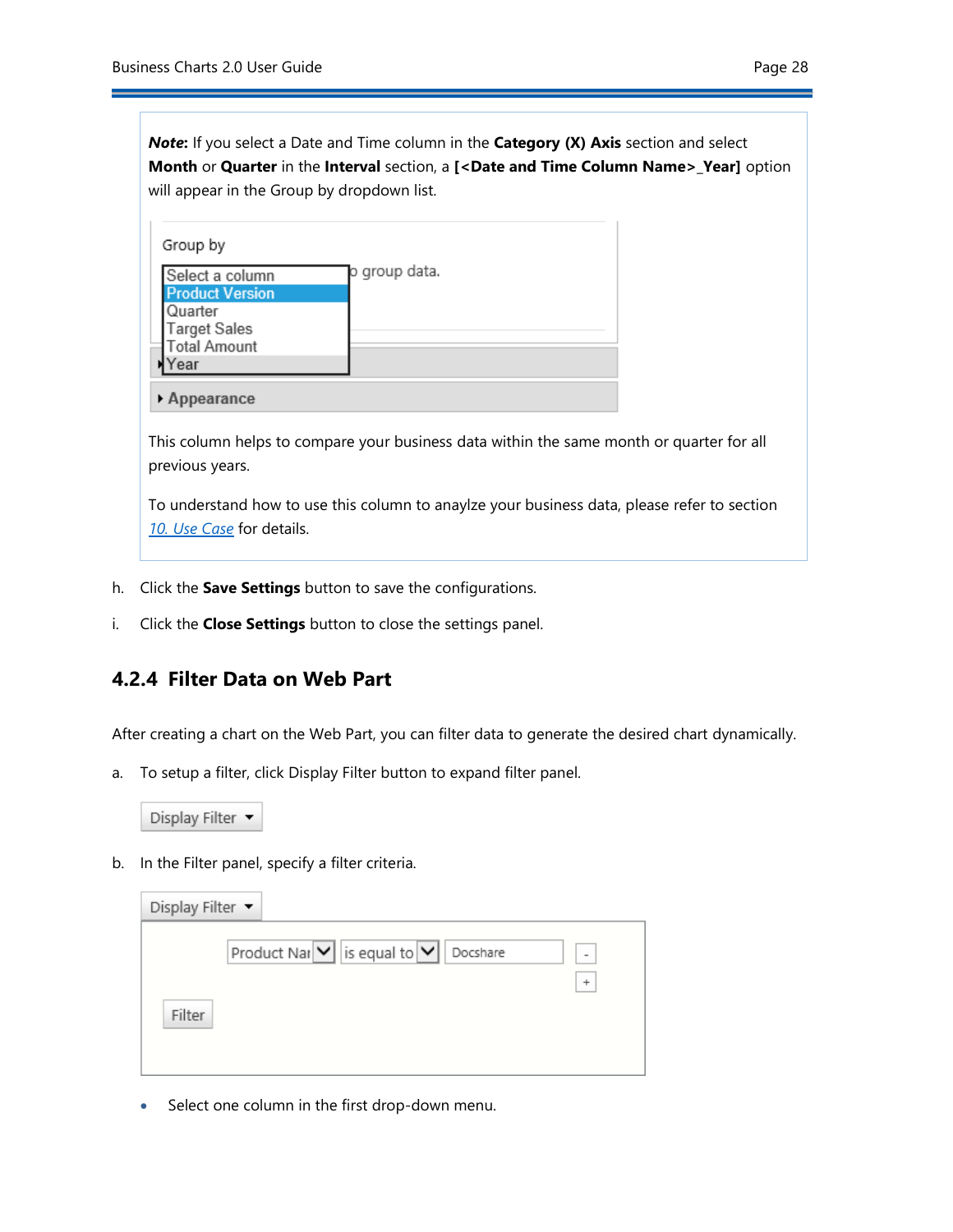- And select one operator from the middle drop-down menu, and specify a value.
- c. Click the  $\boxed{+}$  button to add more filter criteria.
- d. Click **Filter** button.
- e. Then the chart will be created using the filter data.

## <span id="page-32-0"></span>**4.2.5 Print a Chart on Web Part**

After creating a chart on the Web Part, you can print it on the page.

To print a chart, , find the **Print** button on the Business Charts Web Part, and click Print.

|  | Sales report v   Print   Display Filter v |
|--|-------------------------------------------|

In explorer Print window, click Print button to print the chart.

|                                               | Print                                                                                               | ×                                                             |
|-----------------------------------------------|-----------------------------------------------------------------------------------------------------|---------------------------------------------------------------|
| General<br>Options<br><b>Select Printer</b>   | O By HP LaserJet Professional M1213nf MFP                                                           | <b>OR NPI3C1.</b>                                             |
| ∢                                             | hpm1213nf (HP LaserJet Professional M1213nf MFP)<br>Microsoft XPS Document Writer                   | — Send To<br>⊯ Send To<br>У.                                  |
| Status:<br>Location:<br>Comment:              | Ready<br>Network Printer                                                                            | Preferences<br>Print to file<br>Find Printer                  |
| Page Range<br>(O AII<br>◯ Selection<br>Pages: | Current Page<br>1<br>Enter either a single page number or a single<br>page range. For example, 5-12 | ≑∣<br>Number of copies:<br>1<br>Collate<br>$11$ $22$<br>$3^3$ |
|                                               |                                                                                                     | Print<br>Cancel<br><b>Apply</b>                               |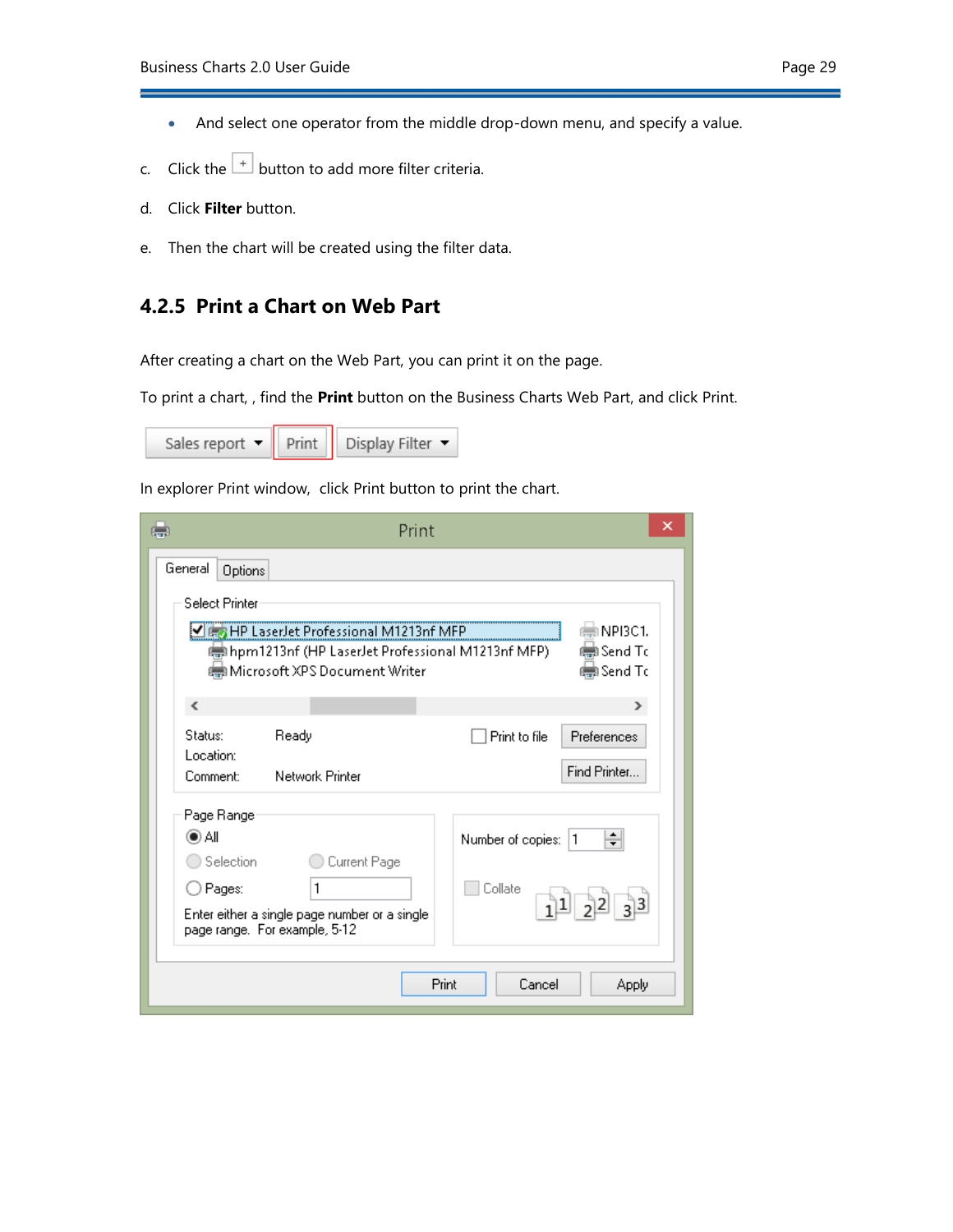## <span id="page-33-0"></span>**5. Modify or Delete a Chart**

This section will show you how to modify or delete a chart in Business Charts Web Part or list.

## <span id="page-33-1"></span>**5.1 Modify a Chart**

To modify a chart, you must have at least **Design** permission level.

#### **To modify a chart in list**

- a. Enter the list which you want to modify a chart and click **Business Charts** under the List tab.
- b. Select the chart you want to change and click the button on the top right corner.
- c. Make the changes as you want.
- d. Click **Save Settings** to save changes.
- e. Click **Close Settings** to close the settings panel.

#### **To modify a chart on the Web Part**

a. Hover over the Business Charts Web Part to reveal the blue arrow on the top right corner of the web part. Click on the arrow to open a drop down menu and click on **Business Charts Settings**.



- b. In the **Business Charts Settings** page, select the chart you want to modify.
- c. Make the changes as you want.
- d. Click **Save Settings** to save changes.
- e. Click **Close Settings** to return to the Web Part page.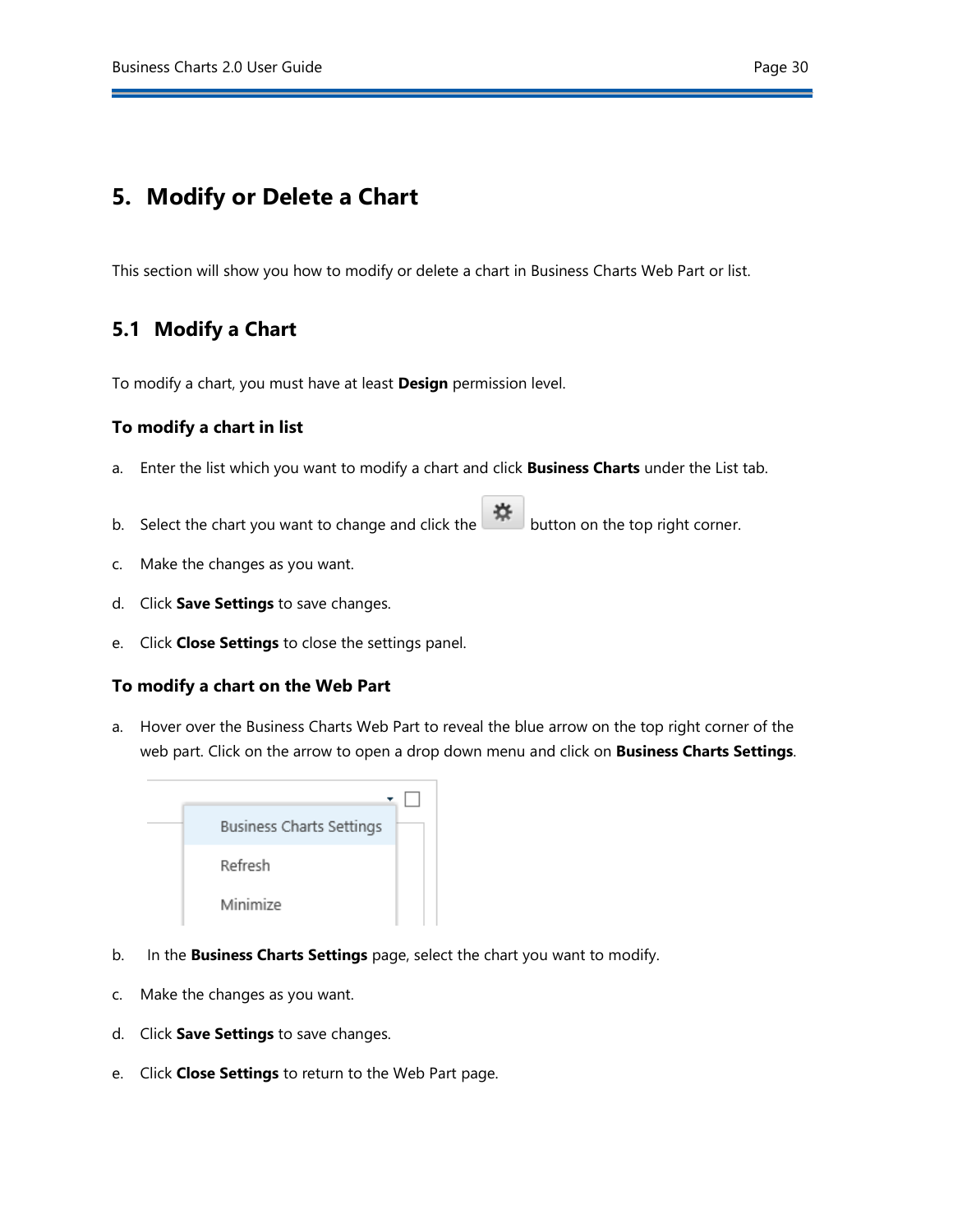## <span id="page-34-0"></span>**5.2 Delete a Chart**

To delete a chart you must have at least **Design** permission level.

#### **To delete a chart in list**

- a. Enter the list which you want to modify a chart and click **Business Charts** under List tab.
- b. Select the chart you want to delete and click the button on the top right corner.
- c. A message box will appear asking if you are sure you want to delete the chart.
- d. Click **OK** to confirm the deletion.

#### **To delete a chart on the Web Part**

a. Hover over the Business Charts Web Part to reveal the blue arrow on the top right corner of the web part. Click the arrow to open a drop down menu and click on **Business Charts Settings**.



- b. In the **Business Charts Settings** page, select the chart you want to delete.
- c. Click the  $\Box$  button on the top right corner.
- d. A message box will appear asking if you are sure you want to delete the chart.
- e. Click **OK** to confirm the deletion.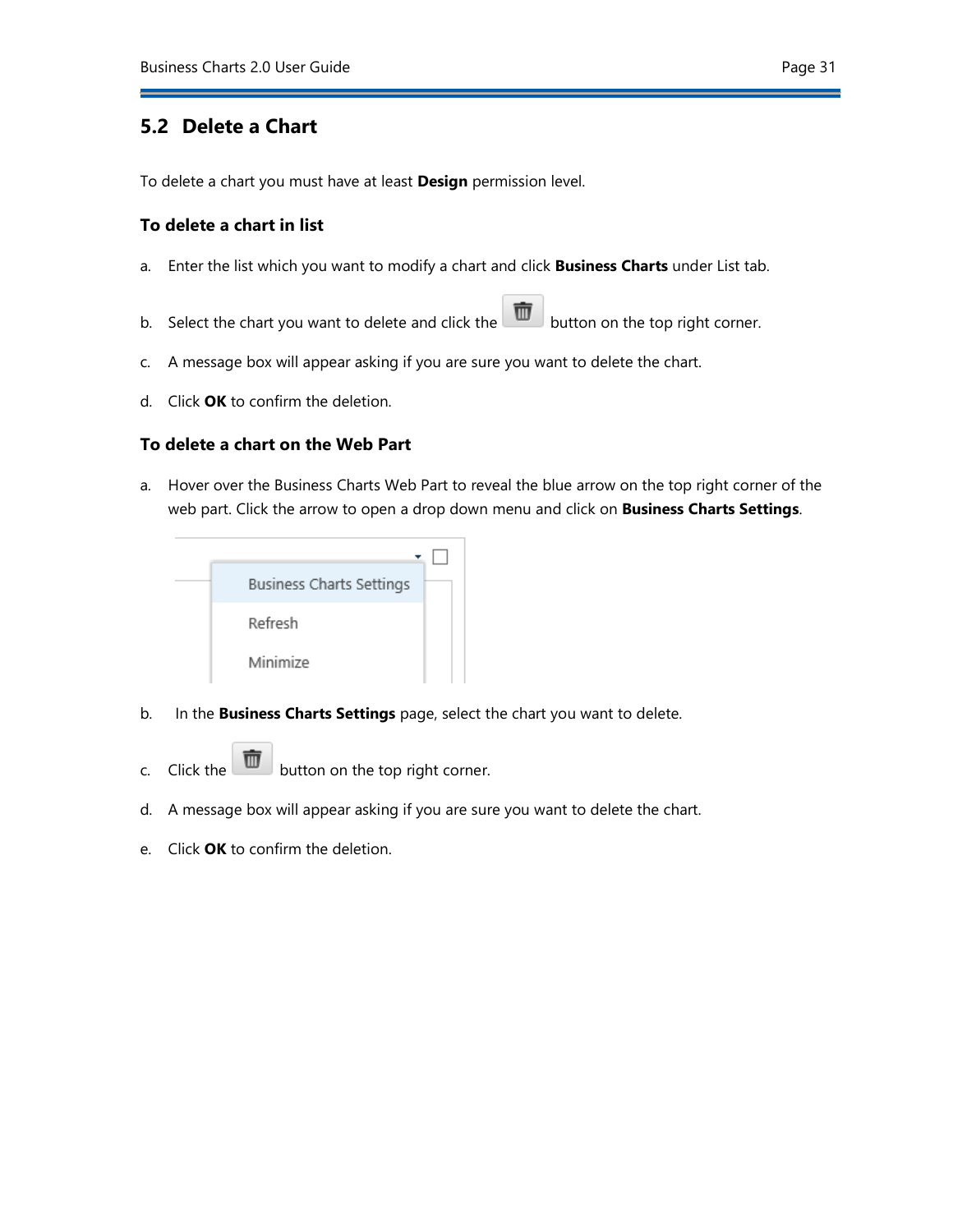## <span id="page-35-0"></span>**6. Filter Data to Display on Chart**

This function allows you to specify criterias to filter data to display on the chart. With this function, you can narrow your data selection.

For Business Charts Web Part, this function is only available when the data source is SharePoint list.

- a. In the **Business Charts Settings** page, expand the **Filter** section.
- b. Select the checkbox next to **Enable Filter** to enable this function.
- c. Select one column or field and operator and then specify a value to compare.

| $\overline{\phantom{0}}$ Filter                                                            |  |
|--------------------------------------------------------------------------------------------|--|
| ✔ Enable Filter<br>Product Nar $ \mathbf{v}  $ is equal to $ \mathbf{v}  $ Business Charts |  |

d. To add more filters, click  $\pm$  to add a filter (click  $\pm$  to delete a filter).

| $\overline{\phantom{a}}$ Filter |                                                              |                        |  |
|---------------------------------|--------------------------------------------------------------|------------------------|--|
| ✔ Enable Filter                 |                                                              |                        |  |
|                                 | Product Nar $ \mathbf{v} $ is equal to $ \mathbf{v} $        | <b>Business Charts</b> |  |
| And $\vee$                      | Total Amou $ \mathbf{v}  $ is greater $ \mathbf{v}  $ 100000 |                        |  |
|                                 |                                                              |                        |  |
|                                 |                                                              |                        |  |

e. Click the **Save Settings** button to save the configurations.

#### **Supported columns and operators:**

| <b>Operator</b> | <b>Description</b>                            | <b>Note</b>    |
|-----------------|-----------------------------------------------|----------------|
| Equal to        | Column value is equal to the specified value. | For Yes/No and |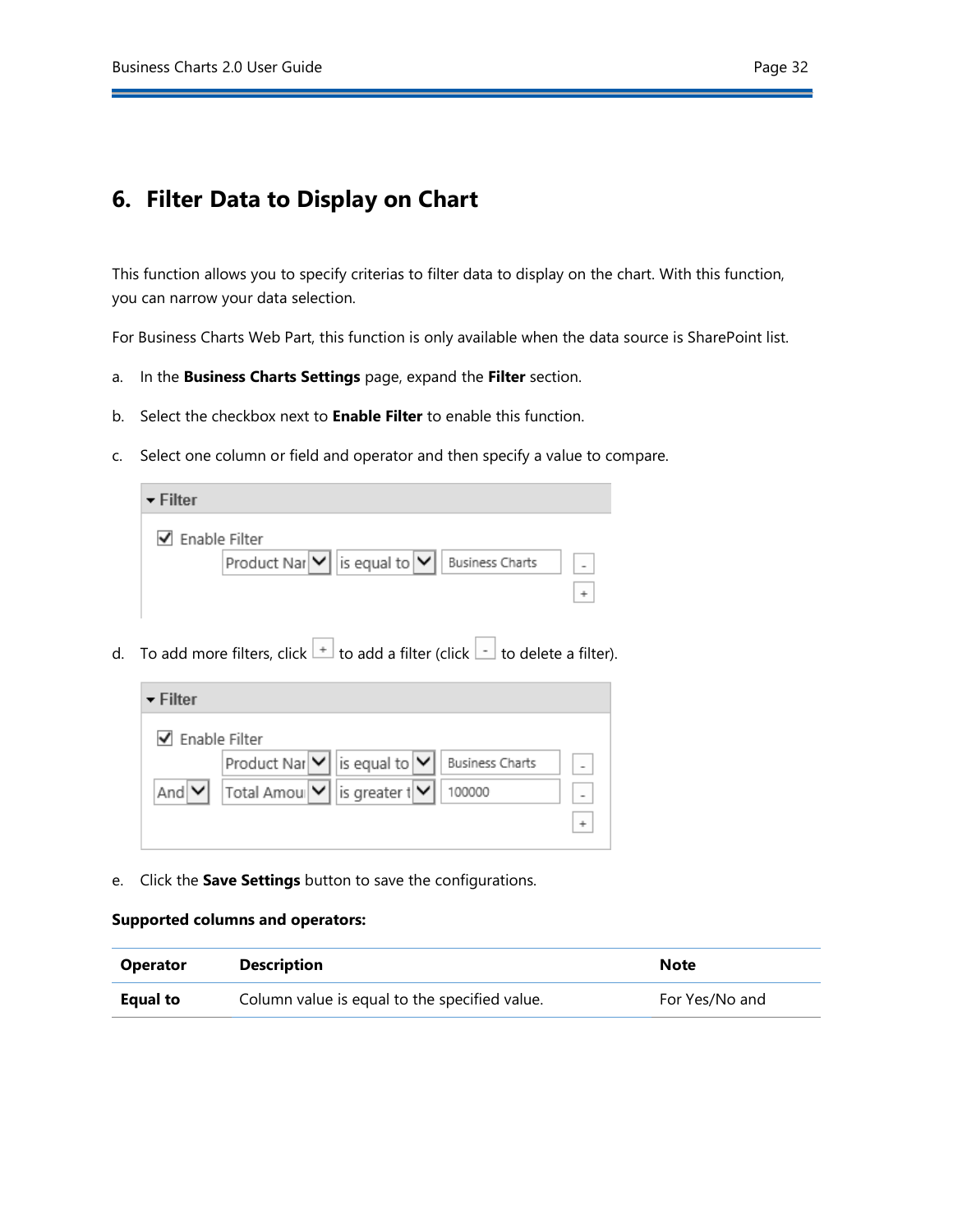<u> Andrew Maria (1989)</u>

|                    | <b>Columns:</b> Date and Time, Number, Currency, Single line of<br>text, Hyperlink or Picture, Managed Metadata, Person or                                                                                   | Attachment columns,<br>the value should be |
|--------------------|--------------------------------------------------------------------------------------------------------------------------------------------------------------------------------------------------------------|--------------------------------------------|
|                    | Group, Content Type, Yes/No, Attachment, Calculated,<br>Lookup, Cascaded Lookup, Cross-Site Lookup                                                                                                           | True or False.                             |
|                    | Column value does not equal to the specified value.                                                                                                                                                          |                                            |
| Not equal to       | <b>Columns:</b> Date and Time, Number, Currency, single line of<br>text, Hyperlink or Picture, Managed Metadata, Person or<br>Group, Content Type, Calculated, Lookup, Cascaded<br>Lookup, Cross-Site Lookup |                                            |
|                    | Begins with a specified character.                                                                                                                                                                           |                                            |
| <b>Begins with</b> | <b>Columns:</b> Single line of text, Hyperlink or Picture,<br>Managed Metadata, Person or Group, Content Type,<br>Calculated, Lookup, Cascaded Lookup, Cross-Site Lookup                                     |                                            |
|                    | Contains specific characters anywhere in the text.                                                                                                                                                           |                                            |
| <b>Contains</b>    | <b>Columns:</b> Single line of text, Hyperlink or Picture,<br>Managed Metadata, Person or Group, Content Type,<br>Multiple line of text, Calculated, Lookup, Cascaded<br>Lookup, Cross-Site Lookup           |                                            |
|                    | Column value is less than a specified value.                                                                                                                                                                 |                                            |
| <b>Less than</b>   | <b>Columns:</b> Calculated, Date and Time, Number, Currency,<br>Calculated, Lookup, Cascaded Lookup, Cross-Site Lookup                                                                                       |                                            |
|                    | Column value is greater than a specified value.                                                                                                                                                              |                                            |
| Greater than       | <b>Columns:</b> Calculated, Date and Time, Number, Currency,<br>Calculated, Lookup, Cascaded Lookup, Cross-Site Lookup                                                                                       |                                            |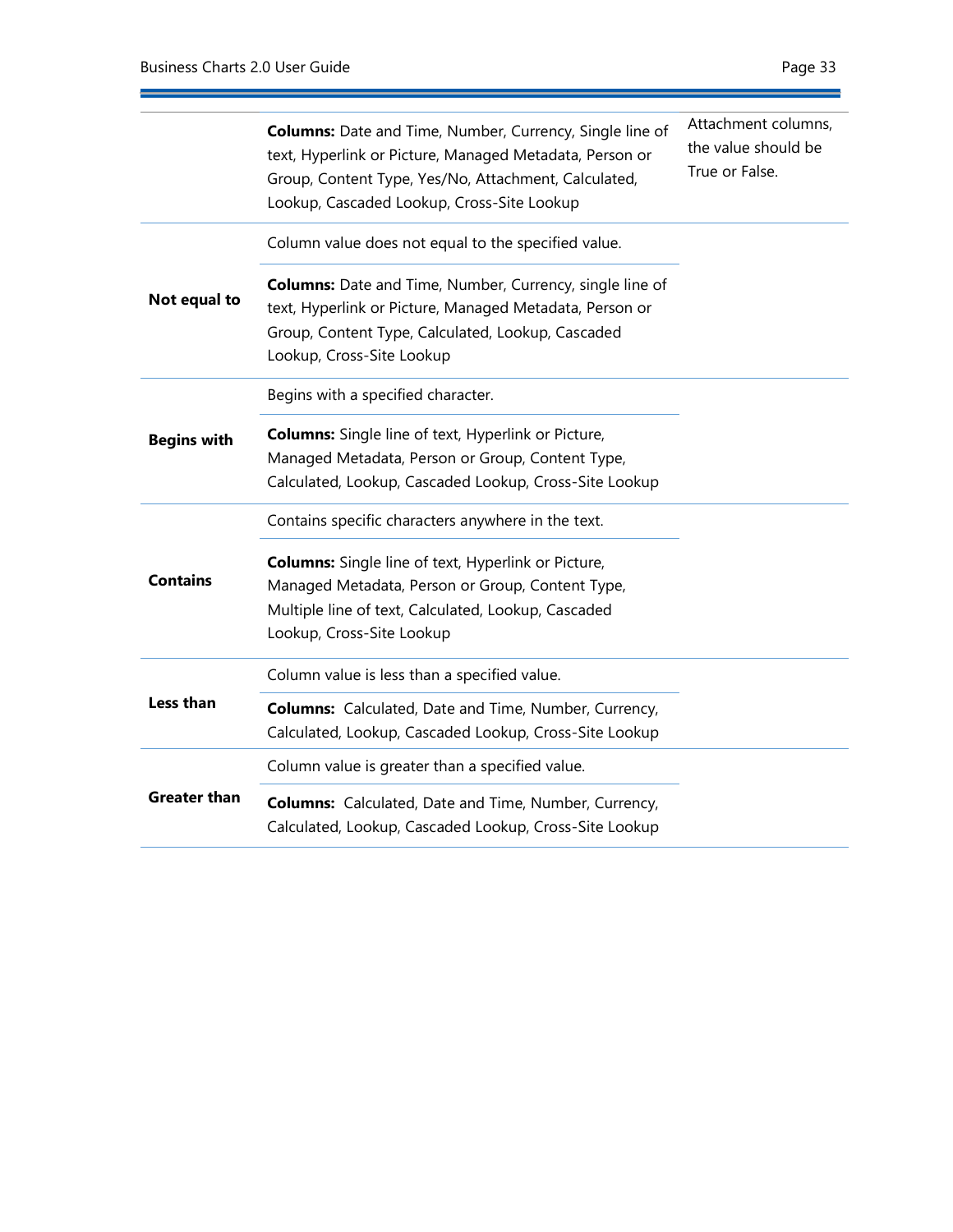## <span id="page-37-0"></span>**7. Change Appearance**

After a chart is created, you can change the axis title, label and add animation effects.

a. Open the **Business Charts Settings** panel and expand the **Appearance** section.

| $\blacktriangleright$ Appearance |                                                                                |
|----------------------------------|--------------------------------------------------------------------------------|
|                                  |                                                                                |
| Value (Y) Axis Title             | Sales                                                                          |
| Category (X) Axis Title          | Season                                                                         |
| ■ Display Labels                 | Specify the number of decimal places in the label: $ 2 $ $\blacktriangleright$ |
| Enable Animation                 |                                                                                |

- b. In the **Value (Y) Axis Title** section, specify a short title to display on the x axis of the chart.
- c. In the **Category (X) Axis Title** section, specify a short title to display on the y axis of the chart.
- d. Specify if you want to display labels on the chart and specify the number of decimal places in the label.
- e. Specify if you want to enable animation effects while loading the chart.
- f. Click the **Save Settings** button to save the configurations.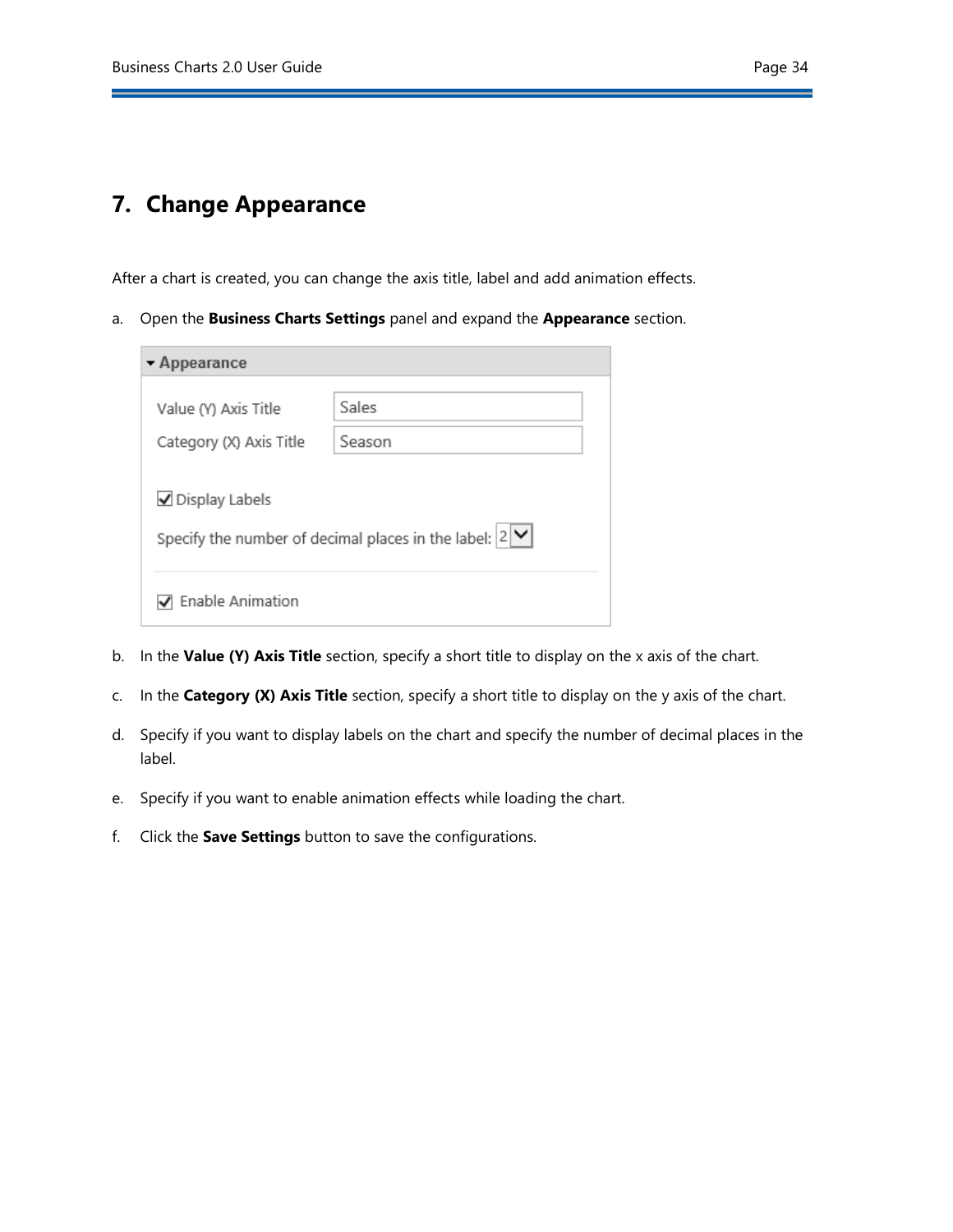## <span id="page-38-1"></span><span id="page-38-0"></span>**8.1 Default Chart**

In Business Charts, you can create multiple charts based on your need. There is not option to specify the default chart to display.

Business Charts will consider the chart which was last modified as the default.

## <span id="page-38-2"></span>**8.2 View Charts**

Business Charts allows you to create multiple charts to meet your needs or business requirements. To view another chart, select the chart name in the **Charts** drop-down list.

| Charts: | Top 4 product $\blacktriangleright$ |
|---------|-------------------------------------|
|         | $\therefore$ Top 4 product          |
|         | Illi Product Analysis               |

## <span id="page-38-3"></span>**8.3 Export Data to a CSV file**

Quarter **Total Amount**  $O<sub>1</sub>$ 341366 O<sub>2</sub> 221276 Q3 315827 Q4 232588

After a chart has been created, you can export the data to a CSV file.

- a. Click the button on the right top corner of the page.
- b. Specify the location to save the file to and click **OK**.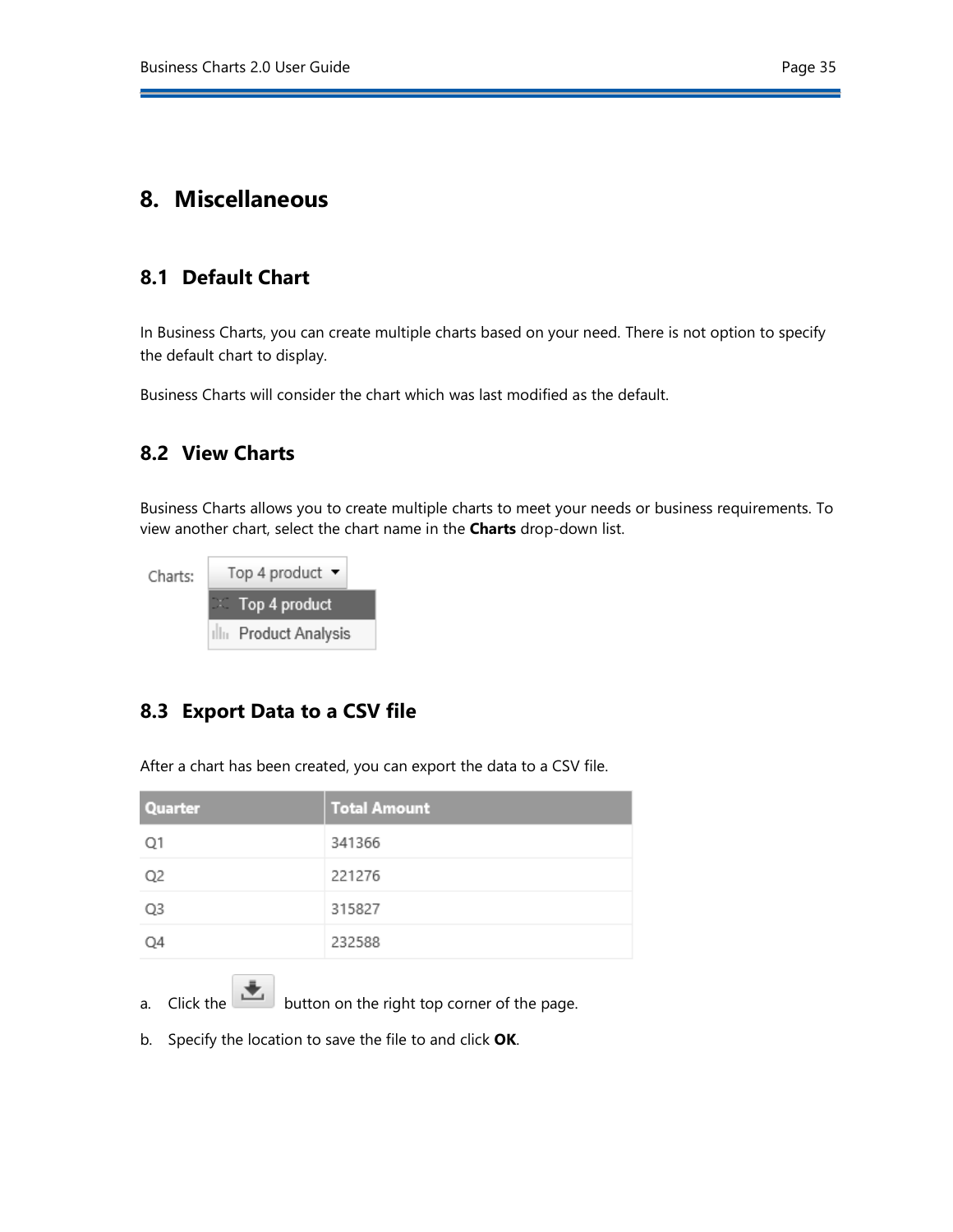## <span id="page-39-0"></span>**9. Use Case**

You are a sales specialist and you record product orders to a SharePoint list. Your supervisor wants you to compare the sales data, by quarter, for 2013 and 2014.

| All Items | $-0.06$      | Find an item |              | α            |                |               |
|-----------|--------------|--------------|--------------|--------------|----------------|---------------|
| ✓         | Order ID     |              | Product Name | Total Amount | Date Fulfilled | Region        |
|           | ORD-232-A3E2 | $\cdots$     | DocShare     | \$799.00     | 3/1/2014       | Europe        |
|           | ORD-232-A3E3 |              | DocShare     | \$1,099.00   | 3/7/2014       | North America |
|           | ORD-232-A3E4 |              | DocMerger    | \$699.00     | 4/9/2014       | Asia          |
|           | ORD-232-A3E5 |              | DocViewer    | \$1,099.00   | 4/10/2014      | Europe        |
|           | ORD-232-A3E6 |              | DocMerger    | \$699.00     | 5/3/2014       | North America |
|           | ORD-232-A3E7 |              | DocShare     | \$799.00     | 5/15/2014      | Asia          |
|           | ORD-232-A3E8 | $\cdots$     | DocShare     | \$799.00     | 5/28/2014      | Europe        |
|           | ORD-232-A3E9 |              | DocViewer    | \$1,899.00   | 6/6/2014       | North America |
|           | ORD-106-L4N0 |              | DocShare     | \$799.00     | 6/28/2014      | Asia          |
|           | ORD-106-L4N1 | $\cdots$     | DocViewer    | \$1,899.00   | 7/8/2014       | Europe        |
|           | ORD-106-L4N2 |              | DocMerger    | \$699.00     | 7/28/2014      | North America |

To create a chart that meets your requirement, follow these steps:

- a. First enter the Sales Order List and click on **Business Charts** under the List tab.
- b. In the Business Charts dialog, click the **Add a new chart** button.
- c. In the Basic Settings section, specify the following settings:

**Chart Name**: Specify a name for this chart.

**List View**: Select All Items to generate a chart.

**Chart Type**: Select a column chart to display your data.

**Value (Y) Axis**: Select the Total Amount column and select the SUM function.

**Category (X) Axis:** Select the Date Fulfilled column to display on the x axis.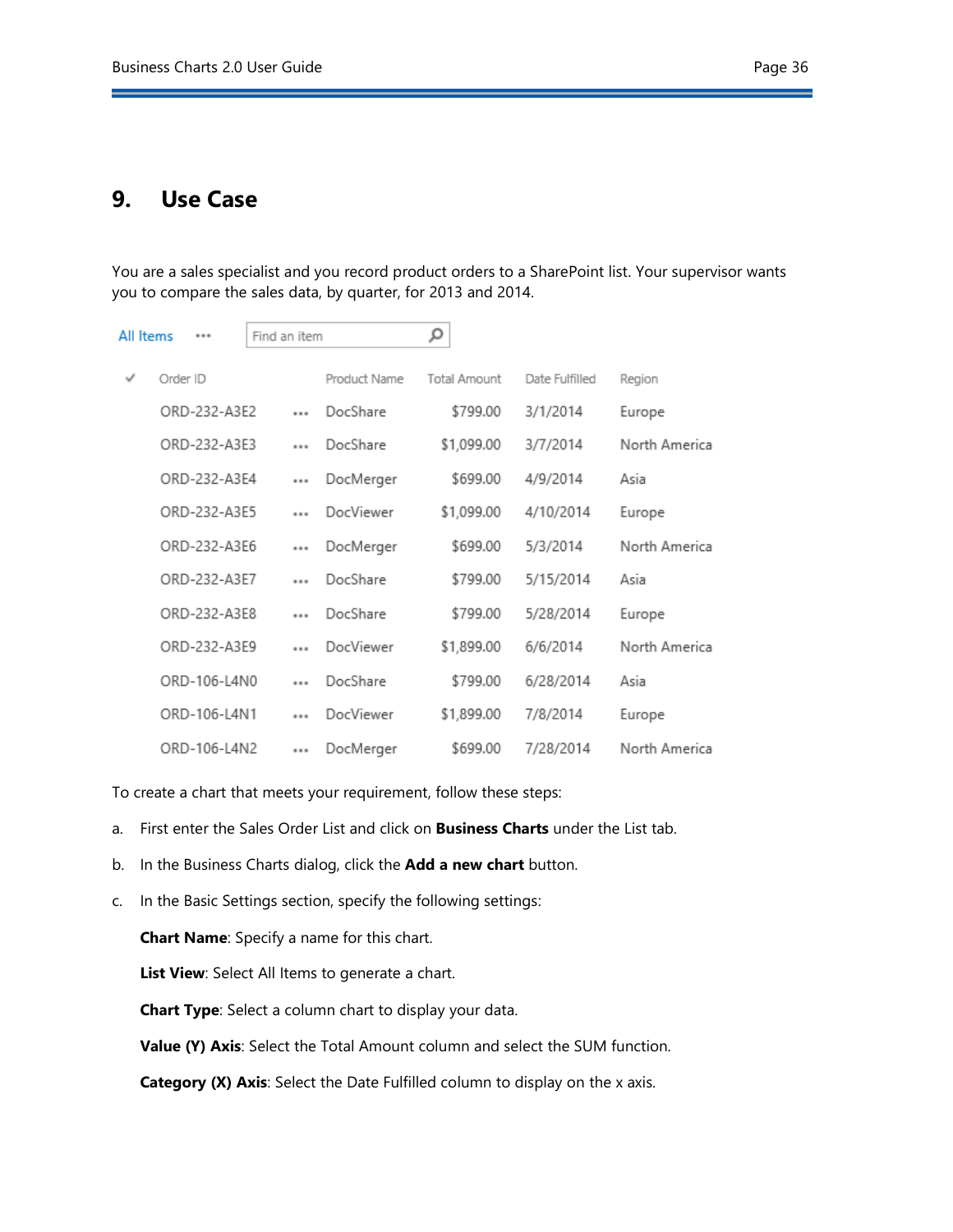**Interval**: Specify the interval as Quarter.

|                     | Group by: Select [Date Fulfilled_Year].                            |
|---------------------|--------------------------------------------------------------------|
|                     | Value (Y) Axis *                                                   |
|                     | Select one column you want to display for the y axis of the chart. |
| <b>Total Amount</b> | SUM                                                                |
|                     | Category (X) Axis *                                                |
|                     | Select one column you want to display for the x axis of the chart. |
| Date Fulfilled      |                                                                    |
| $\sqrt{}$ Interval  |                                                                    |
| O Hour              |                                                                    |
| $\bigcirc$ Day      |                                                                    |
| $\bigcirc$ Week     |                                                                    |
| $\bigcirc$ Month    |                                                                    |
|                     | <sup>●</sup> Quarter                                               |
| ○ Year              |                                                                    |
| Group by            | Specify a column by which to group data.<br>[Date Fulfilled_Year]  |
|                     |                                                                    |

d. In the Filter section, specify the criteria to filter data:

| $\overline{\phantom{a}}$ Filter |                                                 |                          |
|---------------------------------|-------------------------------------------------|--------------------------|
|                                 | Enable Filter                                   |                          |
|                                 | Date Fulfille $ v $ is less thar $ v $ 1/1/2015 |                          |
| And $ v $                       | Date Fulfille V is greater t V 1/1/2013         | $\overline{\phantom{a}}$ |
|                                 |                                                 |                          |
|                                 |                                                 |                          |

e. In the Appearance section, specify the title for the x and y axis as follows: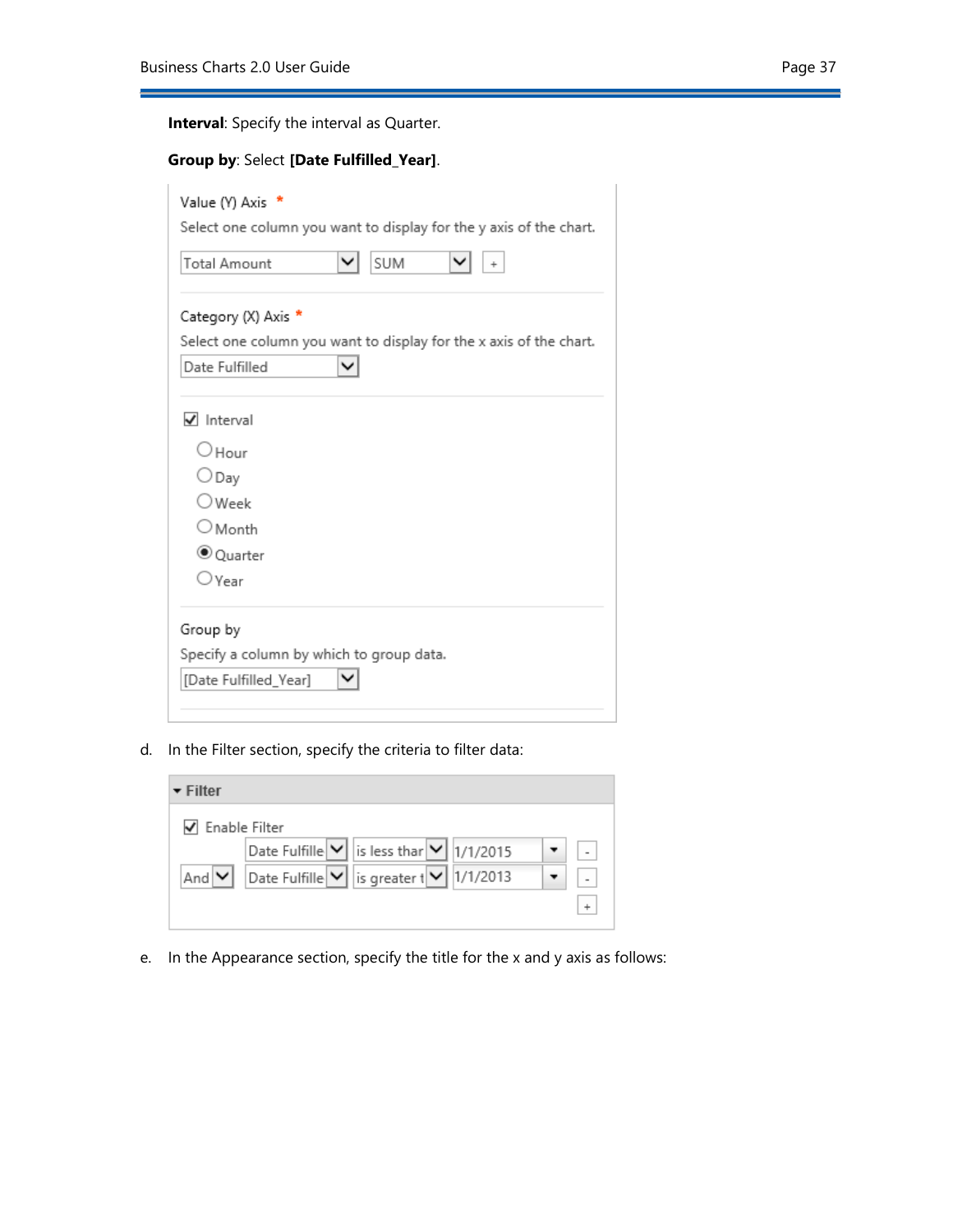| $\blacktriangleright$ Appearance |                                                                 |
|----------------------------------|-----------------------------------------------------------------|
|                                  |                                                                 |
| Value (Y) Axis Title             | <b>Total Amount</b>                                             |
| Category (X) Axis Title          | Quarter                                                         |
|                                  |                                                                 |
| ■ Display Labels                 |                                                                 |
|                                  | Specify the number of decimal places in the label: $ 2 $ $\vee$ |
| Enable Animation                 |                                                                 |

- f. Click **Save Settings** to save the settings.
- g. You will get a chart that looks like this:



## Sales Analysis by Quarter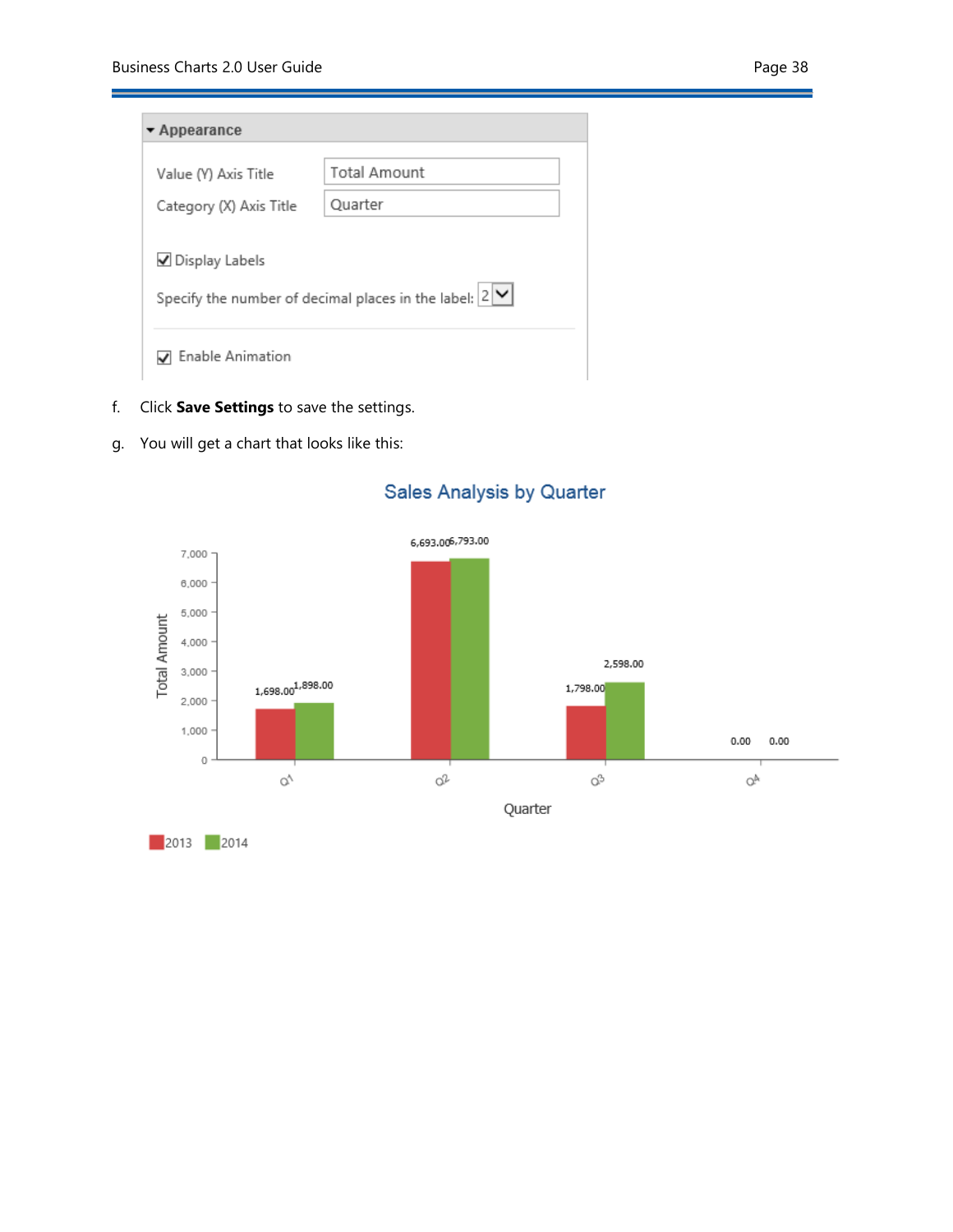## <span id="page-42-0"></span>**10. Troubleshooting & Support**

#### **Troubleshooting FAQ:**

https://www.boostsolutions.com/general-faq.html#Show=ChildTitle9

#### **Contact Info:**

Product & Licensing Inquires: sales@boostsolutions.com

Technical Support (Basic): support@boostsolutions.com

Request a New Product or Feature: feature request@boostsolutions.com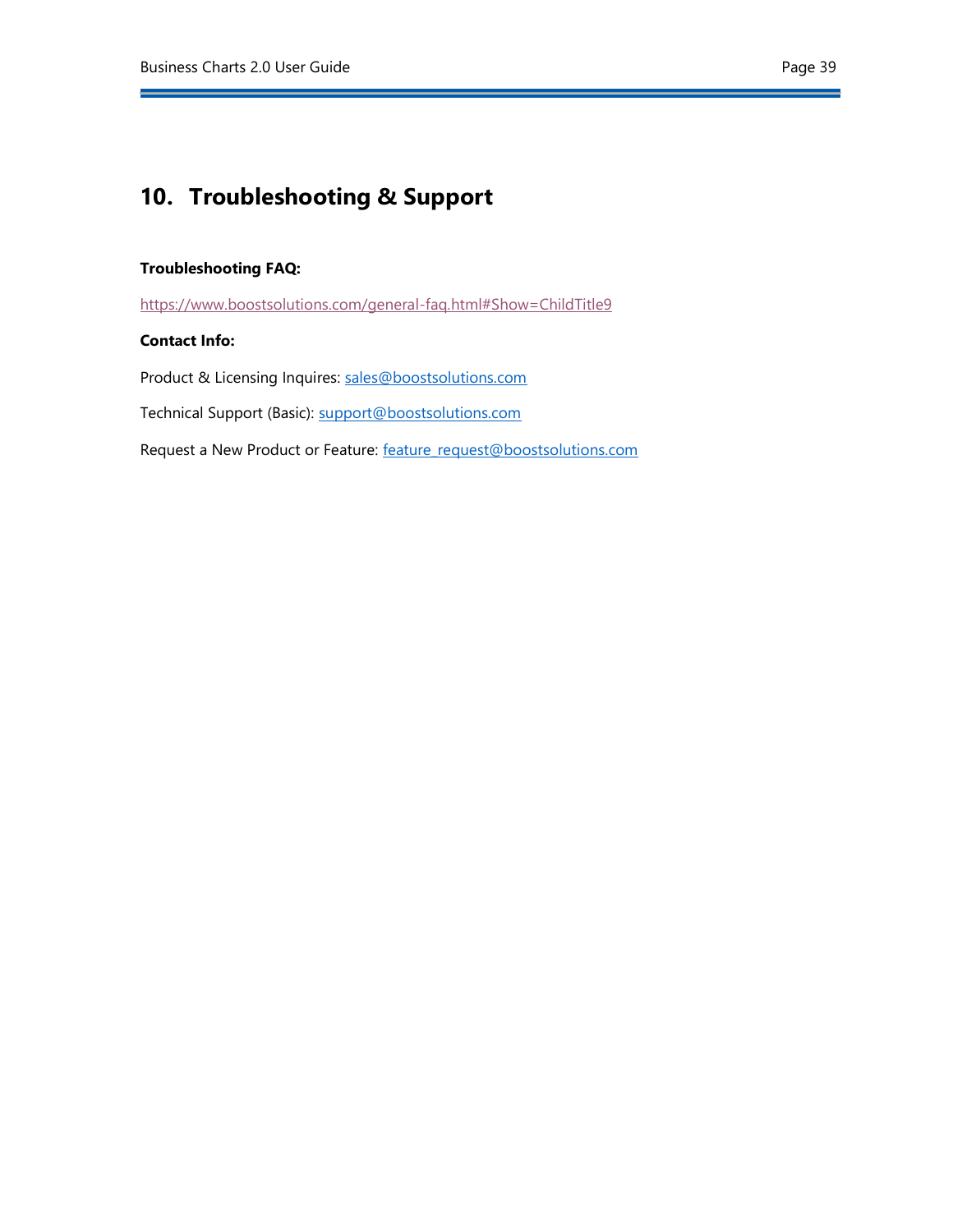×

## <span id="page-43-0"></span>**Appendix 1: License Management**

You can use Business Charts without entering any license code for a period of 30 days from when you first use it.

To use the product without limitation after expiration, you will need to purchase a license and register the product.

#### **Finding License Information**

- a. Navigate to the **BoostSolutions Software Management** section in Central Administration. Then, click **License Management Center** link.
- b. Click Download License Information, choose a license type and download the information (Server Code, Farm ID or Site Collection ID).

| Download License Information                                       |                                                                                            |       |
|--------------------------------------------------------------------|--------------------------------------------------------------------------------------------|-------|
| Choose a license type                                              | Download the license type information and send to sales@boostsolutions.com to get license. |       |
| י Server License<br>Server Code:                                   | 24edc5f10a7f4ca091bbc0fab63d3eaab468c3b17<br>b5c44ee96d9b8e595000357                       |       |
| Farm License<br>Farm ID:<br>Number of Users:                       | {24edc5f1-0a7f-4ca0-91bb-c0fab63d3eaa}<br>$22$ user $(s)$                                  |       |
| Site Collection License<br>Site Collection ID:<br>Site Collection: | 38d6d052-0dab-43dc-a669-cdd5ad7d7f3d Change<br>http://product2013/sites/Product Center     |       |
|                                                                    | Download                                                                                   | Close |

In order for BoostSolutions to create a license for you, you MUST send us your SharePoint environment identifier (Note: different license types need different information). A server license needs a server code; a Farm license needs a farm ID; and a site collection license needs a site collection ID.

c. Send the above information to us (sales@boostsolutions.com) to generate a license code.

#### **License Registration**